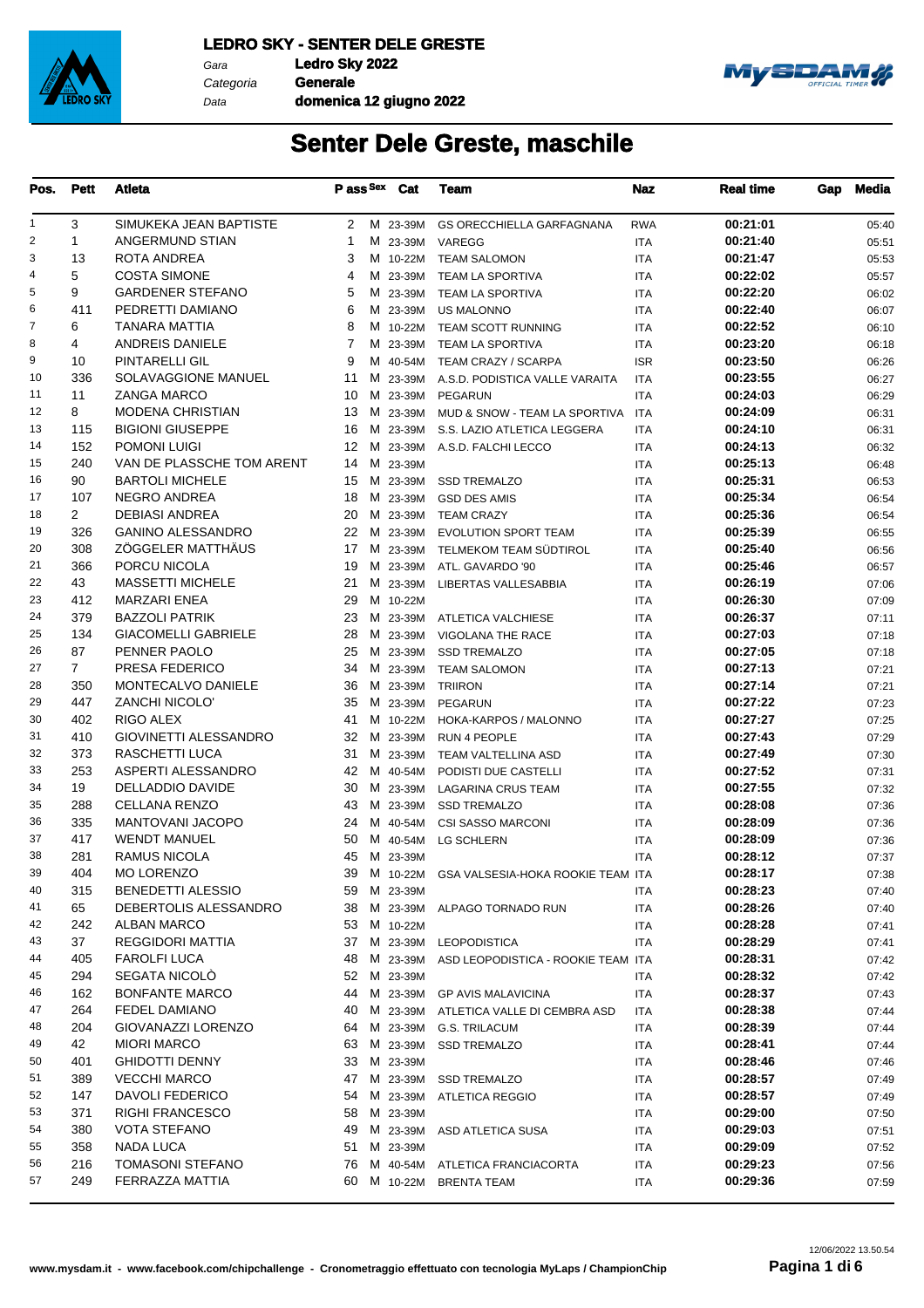| Pos.       | <b>Pett</b> | Atleta                                          | P ass Sex    | Cat                  | Team                                     | Naz                      | <b>Real time</b>     | Gap | Media          |
|------------|-------------|-------------------------------------------------|--------------|----------------------|------------------------------------------|--------------------------|----------------------|-----|----------------|
| 58         | 414         | <b>SANTI ANDREA</b>                             |              |                      | 74 M 40-54M ATLETICA MANARA              | <b>ITA</b>               | 00:29:36             |     | 07:59          |
| 59         | 125         | ROMERI MATTIA                                   | 73           | M 23-39M             | TEAM VALTELLINA ASD                      | <b>ITA</b>               | 00:29:38             |     | 08:00          |
| 60         | 266         | <b>DEI CAS MARCO</b>                            | 75           | M 23-39M             | TEAM VALTELLINA ASD                      | <b>ITA</b>               | 00:29:39             |     | 08:00          |
| 61         | 70          | PINTARELLI IVAN                                 | 85           | M 40-54M             | U.S. 5 STELLE SEREGNANO A.S.D.           | <b>ITA</b>               | 00:29:40             |     | 08:01          |
| 62         | 403         | RIVA ALESSANDRO                                 | 27           | M 23-39M             | HOKA-KARPOS / GSA COMETA                 | <b>ITA</b>               | 00:29:43             |     | 08:01          |
| 63         | 161         | <b>ISEPPATO SILVANO</b>                         | м<br>61      | 55M                  | ASD CADDESE                              | <b>ITA</b>               | 00:29:43             |     | 08:01          |
| 64         | 323         | ROTA STEFANO                                    | 62           | M 23-39M             |                                          | <b>ITA</b>               | 00:29:43             |     | 08:01          |
| 65         | 381         | SOPRANA MIRCO                                   | 57           | M 23-39M             |                                          | <b>ITA</b>               | 00:29:51             |     | 08:04          |
| 66         | 108         | DIMANI DAVIDE                                   | 78           | M 23-39M             |                                          | <b>ITA</b>               | 00:29:58             |     | 08:05          |
| 67         | 72          | <b>SKAFIDAS SPYROS</b>                          | 46           |                      | M 23-39M ASD GENTE FUORISTRADA           | <b>GRE</b>               | 00:30:02             |     | 08:06          |
| 68         | 376         | <b>IOBSTRAIBIZER LUCA</b>                       | 86           | M 23-39M             |                                          | <b>ITA</b>               | 00:30:07             |     | 08:08          |
| 69<br>70   | 291<br>16   | <b>SUZZI STEFANO</b><br><b>BONDONI MAURIZIO</b> | 68<br>79     | M 23-39M<br>M 23-39M | <b>LEOPODISTICA</b>                      | <b>ITA</b>               | 00:30:11<br>00:30:11 |     | 08:09          |
| 71         | 375         | <b>CORNALI MICHELE</b>                          | 66           | M 40-54M             | S.A. VALCHIESE<br>TEAM VALTELLINA ASD    | <b>ITA</b><br><b>ITA</b> | 00:30:13             |     | 08:09<br>08:09 |
| 72         | 81          | <b>SENTER GIANNI</b>                            | 70           | M 23-39M             |                                          | <b>ITA</b>               | 00:30:23             |     | 08:12          |
| 73         | 230         | CITRÀ MARCO                                     | 69           | M 23-39M             | MUGELLO OUTDOOR ASD                      | <b>ITA</b>               | 00:30:25             |     | 08:13          |
| 74         | 235         | <b>IORI ISAIA</b>                               | 71           | M 23-39M             |                                          | <b>ITA</b>               | 00:30:30             |     | 08:14          |
| 75         | 390         | <b>BRIDA NICOLA</b>                             | 80           | M 23-39M             |                                          | <b>ITA</b>               | 00:30:42             |     | 08:17          |
| 76         | 123         | <b>BIANCHINI MANUEL</b>                         | 96           | M 23-39M             | VIGOLANA SKY TEAM                        | <b>ITA</b>               | 00:30:49             |     | 08:19          |
| 77         | 35          | PINAMONTI ALEX                                  | 83           | M 40-54M             |                                          | <b>ITA</b>               | 00:30:59             |     | 08:22          |
| 78         | 215         | SAMADEN RUGGERO                                 | 67           | M 10-22M             | <b>LAGORAI MOUNTAIN RACE</b>             | <b>ITA</b>               | 00:31:00             |     | 08:22          |
| 79         | 246         | DE MARTIN DIEGO                                 | 77           | M 23-39M             | <b>G.S. QUANTIN</b>                      | <b>ITA</b>               | 00:31:07             |     | 08:24          |
| 80         | 248         | <b>VACCARI ENRICO</b>                           | 88           | M 23-39M             |                                          | <b>ITA</b>               | 00:31:09             |     | 08:24          |
| 81         | 58          | <b>BONETTI DENIS</b>                            | 87           | M 23-39M             |                                          | <b>ITA</b>               | 00:31:12             |     | 08:25          |
| 82         | 114         | <b>TAMANINI MARTINO</b>                         | 84           |                      | M 23-39M VIGOLANA SKY TEAM               | <b>ITA</b>               | 00:31:18             |     | 08:27          |
| 83         | 422         | <b>RIVA ELIO</b>                                |              | 127 M 23-39M         |                                          | <b>ITA</b>               | 00:31:27             |     | 08:29          |
| 84         | 352         | <b>CHEMOTTI CRISTIAN</b>                        | 81           |                      | M 40-54M ATLETICA GAVARDO 90             | <b>ITA</b>               | 00:31:28             |     | 08:30          |
| 85         | 127         | SIDOLI DANIELE                                  | 89           |                      | M 23-39M ATLETICA REGGIO                 | <b>ITA</b>               | 00:31:30             |     | 08:30          |
| 86         | 342         | <b>AGOSTINI PETER</b>                           |              | 100 M 23-39M         | SKI TEAM LAGORAI                         | <b>ITA</b>               | 00:31:47             |     | 08:35          |
| 87         | 135         | <b>QUINTARELLI MATTIA</b>                       |              |                      | 126 M 40-54M VERONA TRAIL RUNNER         | <b>ITA</b>               | 00:31:48             |     | 08:35          |
| 88         | 362         | <b>FESTI WALTER</b>                             |              |                      | 112 M 23-39M G.S. POR                    | <b>ITA</b>               | 00:31:53             |     | 08:36          |
| 89         | 260         | ROITHMEIER JAKOB                                |              | 116 M 23-39M         |                                          | <b>GER</b>               | 00:31:55             |     | 08:37          |
| 90         | 103         | <b>GRANDI ALBERTO</b>                           | 82           | M 40-54M             | MUD & SNOW - TEAM LA SPORTIVA            | <b>ITA</b>               | 00:31:58             |     | 08:38          |
| 91         | 324         | SANGALETTI LUCA                                 |              | 122 M 23-39M         |                                          | <b>ITA</b>               | 00:31:59             |     | 08:38          |
| 92         | 231         | PICCOLI GIOELE<br><b>SCHEFFAUER STEFAN</b>      | 97           |                      | M 23-39M ASD GENTE FUORI STRADA          | <b>ITA</b>               | 00:32:02<br>00:32:09 |     | 08:39          |
| 93<br>94   | 149<br>259  | LANGSTÄDTLER JOACHIM                            | 118 M<br>151 | 55M<br>M 23-39M      | <b>WSV KALTENBACH</b>                    | AUT                      | 00:32:15             |     | 08:41          |
| 95         | 78          | <b>GNUFFI FABRIZIO</b>                          |              |                      | 121 M 40-54M GNFFRZ78T13H330O            | <b>GER</b><br><b>ITA</b> | 00:32:15             |     | 08:42<br>08:42 |
| 96         | 68          | VIVIAN LUCA                                     | 0            | M 23-39M             |                                          | ITA                      | 00:32:16             |     | 08:43          |
| 97         | 236         | STAFFIERI ALESSIO                               |              |                      | 101 M 23-39M TEAM PASTURO                | ITA                      | 00:32:21             |     | 08:44          |
| 98         | 243         | <b>ZENI FIORENZO</b>                            | 113 M        | 55M                  | PAGANELLA MOUNTAIN TEAM                  | ITA                      | 00:32:23             |     | 08:44          |
| 99         | 203         | PULITA LUCA                                     | 91           |                      | M 23-39M S.S. STIVO A.S.D                | ITA                      | 00:32:24             |     | 08:45          |
| 100        | 110         | <b>HEISS SEBASTIAN</b>                          |              |                      | 110 M 23-39M TEAM SCHUH SPORT TRENKLE    | GER                      | 00:32:26             |     | 08:45          |
| 101        | 353         | <b>FOLCHINI ALBERTO</b>                         |              | 103 M 23-39M         | <b>GARDA TRENTINO TRAIL ASD</b>          | <b>ITA</b>               | 00:32:27             |     | 08:45          |
| 102        | 210         | PICCINI FABIO                                   | 109 M        | 55M                  | ASD LIBERTAS VALLESABBIA                 | <b>ITA</b>               | 00:32:35             |     | 08:48          |
| 103        | 153         | ANDREOLLI CARLO                                 |              | 123 M 40-54M         | LAGARINA CRUS TEAM                       | ITA                      | 00:32:48             |     | 08:51          |
| 104        | 387         | <b>GNEMMI LUCA</b>                              |              |                      | 119 M 23-39M VOLPI D'INVÒ                | <b>ITA</b>               | 00:32:52             |     | 08:52          |
| 105        | 245         | <b>CASARI MARCO</b>                             | 95           |                      | M 40-54M ATLETICA ALTO GARDA E LEDRO     | ITA                      | 00:32:52             |     | 08:52          |
| 106        | 318         | <b>COSER MATTIA</b>                             |              | 114 M 23-39M         | CAURIOL                                  | ITA                      | 00:32:52             |     | 08:52          |
| 107        | 148         | <b>FRATTINI ALESSANDRO</b>                      |              | 104 M 40-54M         | MORISSOLO ASD                            | <b>ITA</b>               | 00:32:54             |     | 08:53          |
| 108        | 344         | <b>MALACARNE LUCA</b>                           | 93           | M 40-54M             |                                          | ITA                      | 00:32:55             |     | 08:53          |
| 109        | 192         | <b>BOCCA CORSICO PICCOLINO</b>                  |              |                      | 111 M 23-39M BLACKWARRIORS               | ITA                      | 00:32:56             |     | 08:53          |
| 110        | 166         | <b>SEGATTA NICOLA</b>                           |              |                      | 105 M 40-54M ASD NEW LIFE                | <b>ITA</b>               | 00:32:58             |     | 08:54          |
| 111        | 356         | <b>LEONESIO MAURIZIO</b>                        |              |                      | 229 M 23-39M PRO SPORT TREMOSINE ASD     | <b>ITA</b>               | 00:33:00             |     | 08:54          |
| 112        | 167         | <b>SEGALLA SERGIO</b>                           |              | 102 M 23-39M         |                                          | ITA                      | 00:33:01             |     | 08:55          |
| 113        | 419         | LONARDI CESARE                                  | 108 M        | 55M                  | A.S.D. VERONA TRAIL RUNNERS              | ITA                      | 00:33:02             |     | 08:55          |
| 114        | 269         | CAZZOLLI FEDERICO                               |              |                      | 136 M 40-54M S.S. STIVO A.S.D.           | ITA                      | 00:33:03             |     | 08:55          |
| 115        | 126         | <b>BORDIGA CRISTIANO</b>                        |              | 128 M 40-54M         | SPORT ACTIVE ASD                         | ITA                      | 00:33:04             |     | 08:55          |
| 116        | 77          | ANDREATTA GABRIELE                              |              | 131 M 10-22M         |                                          | ITA                      | 00:33:04             |     | 08:56          |
| 117        | 213         | <b>FONTANESI LAURO</b>                          |              |                      | 149 M 23-39M MODENA RUNNERS CLUB         | <b>ITA</b>               | 00:33:08             |     | 08:57          |
| 118<br>119 | 116<br>200  | GUIDETTI MAURIZIO                               |              |                      | 120 M 23-39M TRAILRUNNINGVALSESSERA      | ITA                      | 00:33:10             |     | 08:57          |
| 120        | 93          | ALDRIGHETTI ALBERTO<br><b>BETTINI FRANCESCO</b> |              |                      | 154 M 40-54M A.S.D. TEAM KM SPORT        | <b>ITA</b>               | 00:33:11<br>00:33:14 |     | 08:57          |
|            |             |                                                 |              |                      | 125 M 23-39M A.S.D. VERONA TRAIL RUNNERS | ITA                      |                      |     | 08:58          |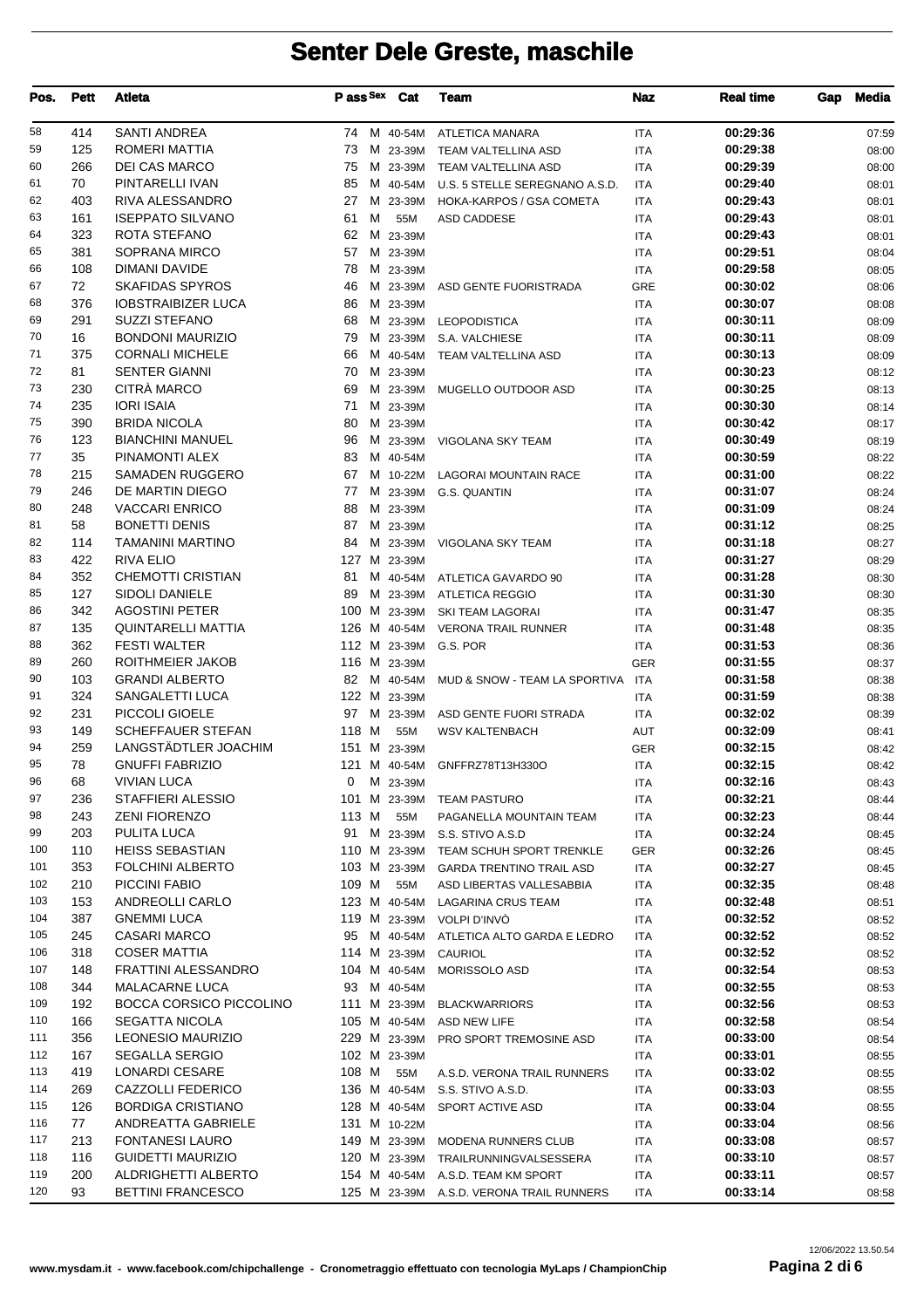| Pos.       | Pett       | Atleta                                      | P ass Sex          | Cat      | <b>Team</b>                                               | <b>Naz</b>               | <b>Real time</b>     | <b>Media</b><br>Gap |
|------------|------------|---------------------------------------------|--------------------|----------|-----------------------------------------------------------|--------------------------|----------------------|---------------------|
| 121        | 378        | <b>BANAL ENRICO</b>                         | 99 M 23-39M        |          |                                                           | <b>ITA</b>               | 00:33:17             | 08:59               |
| 122        | 394        | <b>TURBA MARCO</b>                          | 146 M 40-54M       |          |                                                           | <b>ITA</b>               | 00:33:18             | 08:59               |
| 123        | 306        | <b>IANES OSCAR</b>                          | 107 M 23-39M       |          |                                                           | <b>ITA</b>               | 00:33:22             | 09:00               |
| 124        | 24         | <b>COVI MATTEO</b>                          | 159 M 23-39M       |          | <b>GS FRAVEGGIO</b>                                       | <b>ITA</b>               | 00:33:25             | 09:01               |
| 125        | 370        | CAPOZZO GUIDO                               | 98                 | M 23-39M | SPORTRACE ASD                                             | <b>ITA</b>               | 00:33:33             | 09:03               |
| 126        | 144        | <b>CIPRIANI PAOLO</b>                       |                    |          | 143 M 23-39M A.S.D. VERONA TRAIL RUNNERS                  | <b>ITA</b>               | 00:33:34             | 09:04               |
| 127        | 275        | <b>CALZOLARI ANTENORE</b>                   | 171 M 40-54M       |          |                                                           | <b>ITA</b>               | 00:33:35             | 09:04               |
| 128        | 292        | <b>BRANDI ALESSANDRO</b>                    | 147 M 23-39M       |          |                                                           | <b>ITA</b>               | 00:33:43             | 09:06               |
| 129        | 26         | <b>CONT ANDREA</b>                          | 166 M 23-39M       |          |                                                           | <b>ITA</b>               | 00:33:43             | 09:06               |
| 130<br>131 | 73<br>325  | POLETTI MANUEL<br><b>BELOTTI MIRKO</b>      | 90<br>148 M 23-39M | M 23-39M | NON SOL FADIGHJA                                          | <b>ITA</b>               | 00:33:43<br>00:33:44 | 09:06               |
| 132        | 340        | PAROLARI CHRISTIAN                          | 117 M 40-54M       |          |                                                           | <b>ITA</b><br><b>ITA</b> | 00:33:45             | 09:06<br>09:07      |
| 133        | 317        | <b>GALVANI LUCA</b>                         | 134 M 23-39M       |          | <b>G.P. AVIS MALAVICINA</b>                               | <b>ITA</b>               | 00:33:53             | 09:09               |
| 134        | 400        | <b>GELISIO ALESSANDRO</b>                   | 141 M 40-54M       |          | <b>G.S. PODISTICA CANALET</b>                             | <b>ITA</b>               | 00:33:53             | 09:09               |
| 135        | 128        | SANTAGIULIANA ANDREA                        | 153 M 40-54M       |          | SPORTRACE ASD                                             | <b>ITA</b>               | 00:33:56             | 09:10               |
| 136        | 86         | DE GUELMI MARCO                             | 65                 | M 23-39M | <b>SSD TREMALZO</b>                                       | <b>ITA</b>               | 00:33:59             | 09:11               |
| 137        | 154        | <b>BRIGHENTI LUCA</b>                       | 189 M 10-22M       |          | MUD & SNOW - TEAM LA SPORTIVA                             | <b>ITA</b>               | 00:34:00             | 09:11               |
| 138        | 172        | PORRO MASSIMILIANO                          | 124 M 40-54M       |          | MUD & SNOW - TEAM LA SPORTIVA                             | ITA                      | 00:34:00             | 09:11               |
| 139        | 209        | <b>BERTOLLA RICCARDO</b>                    | 132 M 40-54M       |          | <b>MADDALENE SKY TEAM</b>                                 | <b>ITA</b>               | 00:34:04             | 09:12               |
| 140        | 286        | <b>JAKUBEC MATJ</b>                         | 142 M 23-39M       |          | <b>KOMBITCH TEAM</b>                                      | CZE                      | 00:34:10             | 09:13               |
| 141        | 305        | <b>ZANETTI MARIO</b>                        | 165 M 23-39M       |          | <b>BOLIDI TEAM</b>                                        | <b>ITA</b>               | 00:34:20             | 09:16               |
| 142        | 211        | <b>FILIPPI EDOARDO</b>                      | 178 M 40-54M       |          | <b>TEAM BSR</b>                                           | <b>ITA</b>               | 00:34:21             | 09:16               |
| 143        | 118        | <b>MARCHETTI GIUSEPPE</b>                   | 201 M 23-39M       |          | FORTE CORNO RUN                                           | <b>ITA</b>               | 00:34:32             | 09:19               |
| 144        | 130        | PATRIAN ANDREA                              | 156 M 23-39M       |          |                                                           | <b>ITA</b>               | 00:34:34             | 09:20               |
| 145        | 206        | <b>BOLOGNANI ANDREA</b>                     | 139 M 23-39M CAV   |          |                                                           | <b>ITA</b>               | 00:34:36             | 09:21               |
| 146        | 175        | <b>SANTI SAMUEL</b>                         | 150 M 23-39M       |          |                                                           | <b>ITA</b>               | 00:34:38             | 09:21               |
| 147        | 47         | ROSSI ALBERTO                               | 160 M 40-54M       |          | <b>G.S. CASTELLANIA</b>                                   | <b>ITA</b>               | 00:34:39             | 09:21               |
| 148        | 84         | <b>RIBAGA THOMAS</b><br>DAPRÀ ROBERTO       | 140 M 23-39M       |          | <b>SSD TREMALZO</b>                                       | <b>ITA</b>               | 00:34:44             | 09:23               |
| 149<br>150 | 189<br>312 | <b>RISATTI DANTE</b>                        | 174 M 23-39M       |          | 169 M 40-54M A.S.D. S.S. LIMONESE                         | <b>ITA</b>               | 00:34:45<br>00:34:48 | 09:23               |
| 151        | 398        | <b>BERLANDA SILVANO</b>                     | 184 M              | 55M      | A.D.S. S.S. LIMONESE                                      | <b>ITA</b><br><b>ITA</b> | 00:34:53             | 09:24<br>09:25      |
| 152        | 157        | <b>BOSCARI GIUSEPPE</b>                     | 161 M 23-39M       |          |                                                           | <b>ITA</b>               | 00:34:56             | 09:26               |
| 153        | 109        | <b>MOLOGNI FABRIZIO</b>                     | 163 M 23-39M       |          | RUNNING TORRE DE ROVERI                                   | <b>ITA</b>               | 00:35:05             | 09:28               |
| 154        | 64         | <b>MARTINI FRANCESCO</b>                    | 133 M 23-39M       |          |                                                           | <b>ITA</b>               | 00:35:07             | 09:29               |
| 155        | 20         | <b>TOMASI MICHELE</b>                       | 135 M 40-54M       |          |                                                           | <b>ITA</b>               | 00:35:08             | 09:29               |
| 156        | 170        | <b>GUGOLE FABIANO</b>                       |                    |          | 157 M 23-39M ASD KM SPORT                                 | <b>ITA</b>               | 00:35:13             | 09:31               |
| 157        | 89         | <b>FERRARI ERIK</b>                         | 130 M 23-39M       |          | <b>SSD TREMALZO</b>                                       | <b>ITA</b>               | 00:35:14             | 09:31               |
| 158        | 346        | ROSSATTI MATTEO                             | 167 M 23-39M       |          |                                                           | <b>ITA</b>               | 00:35:17             | 09:31               |
| 159        | 69         | <b>FALCONE GIULIO</b>                       | 173 M 23-39M       |          | <b>SSD TREMALZO</b>                                       | ITA                      | 00:35:21             | 09:33               |
| 160        | 27         | SAVIO GIULIANO                              | 223 M 40-54M       |          | GP SAN PIO X                                              | ITA                      | 00:35:30             | 09:35               |
| 161        | 338        | <b>MAGGIORI JACOPO</b>                      |                    |          | 192 M 40-54M ASD 3 SANTI NAVE                             | <b>ITA</b>               | 00:35:32             | 09:36               |
| 162        | 226        | <b>TORRESANI LUCA</b>                       | 172 M 23-39M       |          |                                                           | ITA                      | 00:35:37             | 09:37               |
| 163        | 75         | <b>GIRARDI SEBASTIANO</b>                   |                    |          | 168 M 23-39M TRENTINO RUNNING                             | ITA                      | 00:35:43             | 09:39               |
| 164        | 54         | ORLANDI DAVIDE                              | 202 M 23-39M       |          | OR.BA.RI                                                  | ITA                      | 00:35:47             | 09:40               |
| 165        | 28         | <b>BERTANZA LUCA</b>                        |                    |          | 190 M 40-54M ASD PRO SPORT TREMOSINE                      | ITA                      | 00:35:48             | 09:40               |
| 166<br>167 | 251<br>224 | PIGARELLI MATTEO<br><b>FONTANA NICHOLAS</b> | 115 M 40-54M       |          | MADDALENE SKY TEAM<br>183 M 23-39M ATLETICA CASONE NOCETO | <b>ITA</b>               | 00:35:49<br>00:35:49 | 09:40               |
| 168        | 56         | DE BONA ANDREA                              |                    |          | 152 M 40-54M TEAM ALDO MORO PALUZZA                       | <b>ITA</b><br>ITA        | 00:35:55             | 09:40<br>09:42      |
| 169        | 218        | <b>MARTINELLI CORRADO</b>                   | 164 M 40-54M       |          |                                                           | ITA                      | 00:35:58             | 09:43               |
| 170        | 232        | PAPIS ALESSANDRO                            |                    |          | 193 M 23-39M C.S. CRETA GRAUZARIA                         | ITA                      | 00:36:07             | 09:45               |
| 171        | 141        | DOBLINGER REINHOLD                          | 182 M 40-54M       |          | <b>XXMOUNTAINXX</b>                                       | AUT                      | 00:36:09             | 09:46               |
| 172        | 31         | <b>VOLCAN MARCO</b>                         | 195 M 40-54M       |          | ASD GENTE FUORI STRADA                                    | ITA                      | 00:36:10             | 09:46               |
| 173        | 273        | FINANZINI MANUEL                            |                    |          | 196 M 40-54M I LUPI LUMEZZANE                             | ITA                      | 00:36:12             | 09:46               |
| 174        | 33         | CASAGRANDA ANDREA                           |                    |          | 129 M 23-39M ATLETICA VALLE DI CEMBRA                     | ITA                      | 00:36:15             | 09:47               |
| 175        | 220        | CALCARI MATTEO                              | 144 M 23-39M       |          | <b>SSD TREMALZO</b>                                       | ITA                      | 00:36:16             | 09:48               |
| 176        | 186        | <b>GIOVANNINI DONATO</b>                    | 203 M              | 55M      | ADS COSTALTA                                              | ITA                      | 00:36:24             | 09:50               |
| 177        | 46         | <b>BARBIERI MAURO</b>                       | 181 M              | 55M      | <b>KINOMANA</b>                                           | ITA                      | 00:36:30             | 09:51               |
| 178        | 391        | <b>DELMARCO MANUELE</b>                     | 232 M 40-54M       |          |                                                           | <b>ITA</b>               | 00:36:34             | 09:52               |
| 179        | 76         | <b>ZORZI FIORENZO</b>                       | 162 M 40-54M       |          | POLISPORTIVA MOLINA                                       | <b>ITA</b>               | 00:36:35             | 09:53               |
| 180        | 299        | <b>WEBER ANDREA</b>                         | 228 M 40-54M       |          | PAGANELLA MOUNTAIN TEAM                                   | ITA                      | 00:36:37             | 09:53               |
| 181        | 334        | ZANCOGHI LORENZO                            | 179 M 23-39M       |          | <b>CSI SASSO MARCONI</b>                                  | ITA                      | 00:36:38             | 09:53               |
| 182        | 330        | <b>BERTOLDI STEFANO</b>                     | 218 M 23-39M       |          |                                                           | ITA                      | 00:36:48             | 09:56               |
| 183        | 355        | TAMBURINI GIOVANNI                          | 208 M 23-39M       |          |                                                           | ITA                      | 00:36:48             | 09:56               |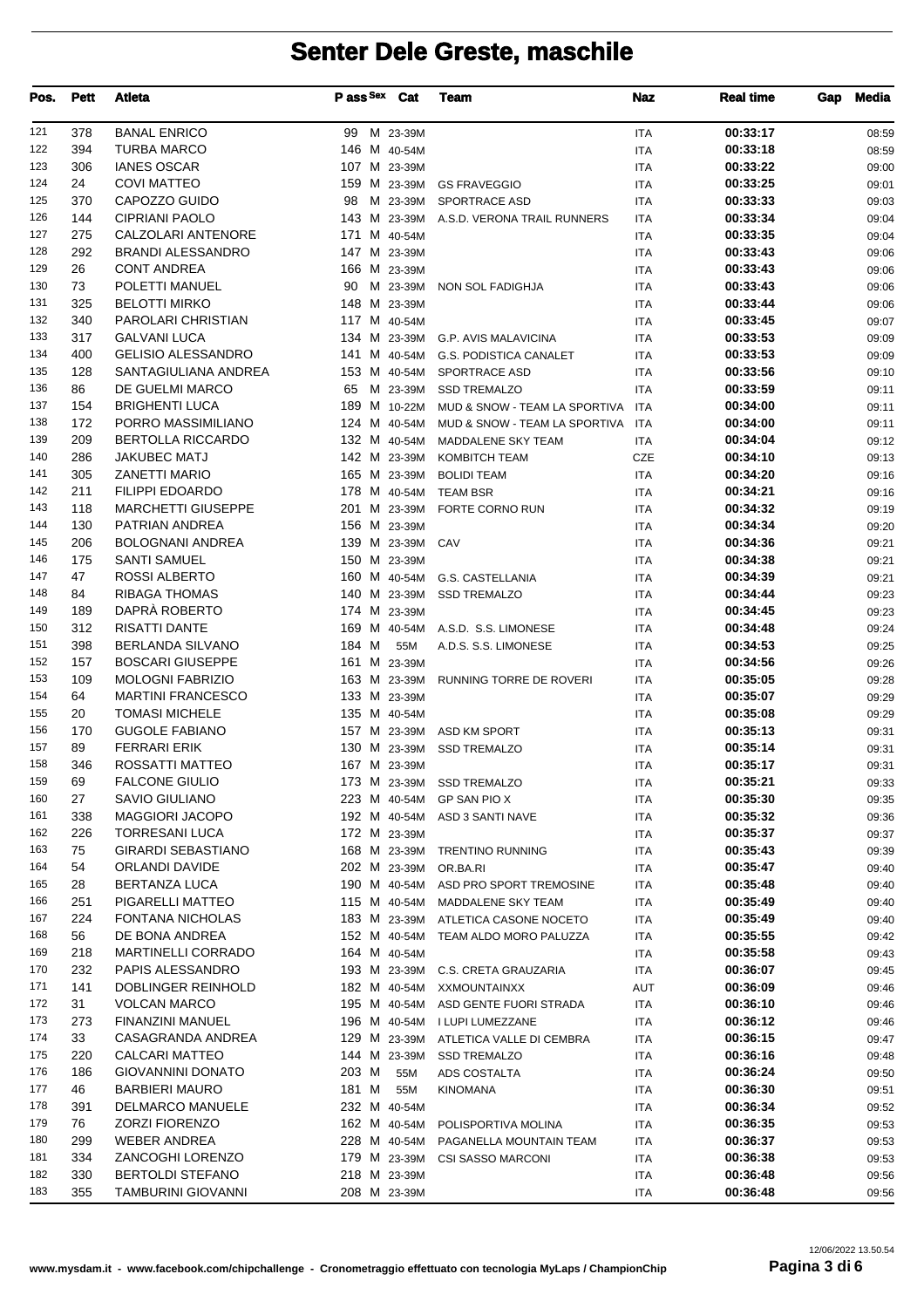| Pos.       | <b>Pett</b> | Atleta                                       | Pass Sex Cat                 |              | Team                                 | Naz                      | <b>Real time</b>     | Gap | <b>Media</b>   |
|------------|-------------|----------------------------------------------|------------------------------|--------------|--------------------------------------|--------------------------|----------------------|-----|----------------|
| 184        | 341         | <b>MEROLA FELICE LUCA</b>                    | 207 M 40-54M                 |              | ROMAGNA SCOUTING                     | <b>ITA</b>               | 00:36:52             |     | 09:57          |
| 185        | 102         | <b>BUCCIO FABRIZIO</b>                       | 199 M 23-39M                 |              | SPORT ACTIVE ASD                     | <b>ITA</b>               | 00:36:53             |     | 09:57          |
| 186        | 212         | SPECOGNA MATTEO                              | 188 M 40-54M                 |              | <b>G.S. ALPINI PULFERO</b>           | <b>ITA</b>               | 00:36:59             |     | 09:59          |
| 187        | 395         | PANIZZA DAVID                                | 176 M 23-39M                 |              |                                      | <b>ITA</b>               | 00:37:02             |     | 10:00          |
| 188        | 383         | LAZZARI FABRIZIO                             | 219 M                        | 55M          | <b>ESC SSD</b>                       | <b>ITA</b>               | 00:37:08             |     | 10:02          |
| 189        | 393         | SABO SEBASTIAN CAROL                         | 214 M 10-22M                 |              |                                      | <b>ITA</b>               | 00:37:11             |     | 10:02          |
| 190        | 97          | PACE ANDREA                                  | 235 M 23-39M                 |              |                                      | <b>ITA</b>               | 00:37:19             |     | 10:05          |
| 191        | 360         | <b>MATUELLA ANSELMO</b>                      | 230 M                        | 55M          | SKI TEAM VAL DI NON                  | <b>ITA</b>               | 00:37:21             |     | 10:05          |
| 192        | 71          | <b>GIACON FABIO</b>                          | 222 M 40-54M                 |              | SPORTRACE ASD                        | <b>ITA</b>               | 00:37:31             |     | 10:08          |
| 193        | 247         | SPAGNOLO GIANCARLO                           | 191 M 40-54M                 |              |                                      | <b>ITA</b>               | 00:37:31             |     | 10:08          |
| 194        | 322         | <b>BERARDI LUCA</b>                          | 242 M 40-54M                 |              |                                      | <b>ITA</b>               | 00:37:33             |     | 10:08          |
| 195        | 221         | <b>MASCIADRI STEFANO</b>                     | 170 M                        | 55M          | O.S.A. VALMADRERA                    | <b>ITA</b>               | 00:37:35             |     | 10:09          |
| 196        | 301         | <b>BERTOLETTI OMAR</b>                       | 175 M 40-54M                 |              | PAGANELLA MOUNTAIN TEAM              | <b>ITA</b>               | 00:37:38             |     | 10:10          |
| 197        | 164         | BERTUCCO MATTEO                              |                              | 215 M 23-39M | <b>BLACK WARRIORS ASD</b>            | ITA                      | 00:37:41             |     | 10:11          |
| 198        | 241         | <b>MELZANI MARTINO</b>                       | 220 M 10-22M                 |              | <b>SSD BAGOLINO</b>                  | <b>ITA</b>               | 00:37:42             |     | 10:11          |
| 199        | 143         | PONTALTI CRISTIAN                            | 205 M 40-54M                 |              |                                      | <b>ITA</b>               | 00:37:43             |     | 10:11          |
| 200        | 237         | <b>FEDRIZZI WALTER</b>                       |                              |              | 216 M 40-54M ATLETICA ROTALIANA      | <b>ITA</b>               | 00:37:47             |     | 10:12          |
| 201        | 377         | <b>BONAZZA WALTER</b>                        | 221 M 23-39M                 |              |                                      | <b>ITA</b>               | 00:37:48             |     | 10:12          |
| 202        | 38          | <b>SPAGNOLI ANGELO</b>                       | 227 M 40-54M                 |              |                                      | <b>ITA</b>               | 00:38:08             |     | 10:18          |
| 203        | 98          | <b>SANTI GIULIO</b>                          | 197 M 40-54M                 |              |                                      | <b>ITA</b>               | 00:38:17             |     | 10:20          |
| 204        | 222         | <b>CASET IVAN</b>                            | 217 M 23-39M                 |              |                                      | <b>ITA</b>               | 00:38:18             |     | 10:20          |
| 205        | 182         | <b>BELOTTI FRANCESCO</b>                     |                              |              | 259 M 40-54M GS MONTEGARGNANO        | <b>ITA</b>               | 00:38:19             |     | 10:21          |
| 206        | 96          | DA ROLD MARIO                                |                              |              | 256 M 23-39M QUEI DA BOLDAN          | <b>ITA</b>               | 00:38:36             |     | 10:25          |
| 207        | 333         | <b>CRESCINI MARIO</b>                        | 241 M                        | 55M          | PADILE RUNNING TEAM                  | <b>ITA</b>               | 00:38:39             |     | 10:26          |
| 208<br>209 | 63          | <b>BRIGNOLI ROBERTO</b>                      | 177 M 23-39M                 |              | RUNNING TORRE DE ROVERI              | <b>ITA</b>               | 00:38:40             |     | 10:26          |
| 210        | 228<br>423  | <b>MARCHETTI ANDREA</b><br>FONTANA GIANPAOLO | 212 M 40-54M<br>261 M 40-54M |              |                                      | <b>ITA</b>               | 00:38:50<br>00:38:51 |     | 10:29          |
| 211        | 424         | <b>ANGHINETTI MATTEO</b>                     | 225 M 40-54M                 |              | S.A. VALCHIESE<br>CITTADELLA 1592    | <b>ITA</b><br><b>ITA</b> | 00:38:52             |     | 10:29<br>10:30 |
| 212        | 343         | ROSSI GRAZIANO                               | 186 M                        | 55M          | ATLETICA ROTALIANA                   | <b>ITA</b>               | 00:39:02             |     | 10:32          |
| 213        | 193         | ROSTELLO FILIPPO                             | 213 M 23-39M                 |              | <b>BLACK WARRIORS ASD</b>            | <b>ITA</b>               | 00:39:03             |     | 10:33          |
| 214        | 190         | <b>SCAPOL ANDREA</b>                         | 233 M 23-39M                 |              | <b>RUN FORD MIKE</b>                 | <b>ITA</b>               | 00:39:04             |     | 10:33          |
| 215        | 293         | <b>FAINELLI MASSIMO</b>                      | 260 M 40-54M                 |              | G.S.D. MOMBOCAR                      | <b>ITA</b>               | 00:39:05             |     | 10:33          |
| 216        | 347         | SALVETTI MATTIA                              | 254 M 40-54M                 |              | JUNIOR SPORT- AVIO -TRIATHLON        | <b>ITA</b>               | 00:39:07             |     | 10:34          |
| 217        | 276         | <b>TIBONI EZIO</b>                           | 250 M                        | 55M          | <b>SSD TREMALZO</b>                  | <b>ITA</b>               | 00:39:10             |     | 10:35          |
| 218        | 133         | DA ROLD JMMY                                 | 257 M 40-54M                 |              | QUEI DA BOLDAN                       | <b>ITA</b>               | 00:39:14             |     | 10:36          |
| 219        | 382         | <b>ROSSI ROBERTO</b>                         | 238 M                        | 55M          | <b>ESC SSD SRL EUROPA SC</b>         | <b>ITA</b>               | 00:39:22             |     | 10:38          |
| 220        | 208         | PARIS ROBERTO                                | 239 M 40-54M                 |              | MADDALENE SKY TEAM                   | <b>ITA</b>               | 00:39:25             |     | 10:39          |
| 221        | 15          | <b>GAMBA GIANLUCA</b>                        |                              | 240 M 23-39M | <b>DSR</b>                           | <b>ITA</b>               | 00:39:39             |     | 10:42          |
| 222        | 397         | <b>BENINCÀ MAURO</b>                         |                              |              | 251 M 23-39M LE CARMONE              | <b>ITA</b>               | 00:39:41             |     | 10:43          |
| 223        | 225         | <b>MADELLA MILO</b>                          | 358 M 10-22M                 |              |                                      | ITA                      | 00:39:44             |     | 10:44          |
| 224        | 321         | <b>CROSINA PATRIZIO</b>                      | 226 M 23-39M                 |              |                                      | ITA                      | 00:39:44             |     | 10:44          |
| 225        | 101         | SPAGNOLLI ANDREA                             |                              |              | 198 M 40-54M ASD GENTE FUORI STRADA  | <b>ITA</b>               | 00:39:45             |     | 10:44          |
| 226        | 331         | <b>BELLERO FABIO</b>                         |                              |              | 266 M 23-39M S.A. RUNNING TEAM       | ITA                      | 00:39:47             |     | 10:45          |
| 227        | 384         | <b>BOTTAMEDI FEDERICO</b>                    | 236 M 23-39M                 |              |                                      | ITA                      | 00:39:50             |     | 10:45          |
| 228        | 202         | <b>FILIPPI ELIA</b>                          | 253 M 40-54M                 |              |                                      | <b>ITA</b>               | 00:39:51             |     | 10:46          |
| 229        | 95          | <b>ARRIGHINI PAOLO</b>                       |                              |              | 237 M 23-39M PRO SPORT TREMOSINE ASD | ITA                      | 00:39:52             |     | 10:46          |
| 230        | 187         | PEDROTTI ALAN                                | 252 M 40-54M                 |              |                                      | ITA                      | 00:40:10             |     | 10:51          |
| 231        | 50          | LORENZINI MICHELE                            |                              |              | 270 M 40-54M ASD GENTE FUORI STRADA  | <b>ITA</b>               | 00:40:41             |     | 10:59          |
| 232        | 57          | LAZZARINI MAURO                              |                              |              | 271 M 40-54M GS MONTEGARGNANO        | ITA                      | 00:40:43             |     | 11:00          |
| 233        | 261         | <b>STENICO SIMONE</b>                        | 272 M 40-54M                 |              |                                      | ITA                      | 00:40:43             |     | 11:00          |
| 234        | 155         | <b>TOGNATO ALBERTO</b>                       | 249 M 23-39M                 |              |                                      | <b>ITA</b>               | 00:40:44             |     | 11:00          |
| 235        | 238         | MILZANI FRANCESCO                            |                              |              | 258 M 40-54M ATL. REBOGUSSAGO        | ITA                      | 00:40:46             |     | 11:00          |
| 236        | 105         | <b>MAINO NICOLA</b>                          |                              |              | 245 M 40-54M G.S. FRAVEGGIO          | <b>ITA</b>               | 00:40:53             |     | 11:02          |
| 237        | 160         | <b>TISI ANDREA</b>                           |                              |              | 277 M 40-54M ASD GENTE FUORI STRADA  | <b>ITA</b>               | 00:41:00             |     | 11:04          |
| 238        | 163         | MAZZARINI ANDREA                             | 294 M 40-54M                 |              |                                      | ITA                      | 00:41:20             |     | 11:10          |
| 239        | 388         | LORENZI ENRICO                               | 255 M                        | 55M          |                                      | <b>ITA</b>               | 00:41:21             |     | 11:10          |
| 240        | 60          | <b>SCHIAVON IGOR</b>                         | 293 M 40-54M                 |              | <b>ESC EUROPA SPORTING</b>           | <b>ITA</b>               | 00:41:23             |     | 11:10          |
| 241        | 252         | <b>BADONI GUIDO MARIO</b>                    | 308 M                        | 55M          | PODISTI DUE CASTELLI                 | ITA                      | 00:41:32             |     | 11:13          |
| 242        | 91          | <b>DEAMBROGIO FABIO</b>                      | 299 M 40-54M                 |              |                                      | ITA                      | 00:41:37             |     | 11:14          |
| 243        | 25          | ZACCARELLI EUGENIO                           |                              | 284 M 23-39M | PICO RUNNERS                         | <b>ITA</b>               | 00:41:37             |     | 11:14          |
| 244        | 88          | PACE NICOLA                                  | 302 M 40-54M                 |              |                                      | ITA                      | 00:41:38             |     | 11:14          |
| 245        | 41          | <b>IACOMELLA MATTIA</b>                      | 306 M 23-39M                 |              |                                      | <b>ITA</b>               | 00:41:41             |     | 11:15          |
| 246        | 18          | <b>MERZ SIMONE</b>                           | 286 M 23-39M                 |              |                                      | ITA                      | 00:41:47             |     | 11:17          |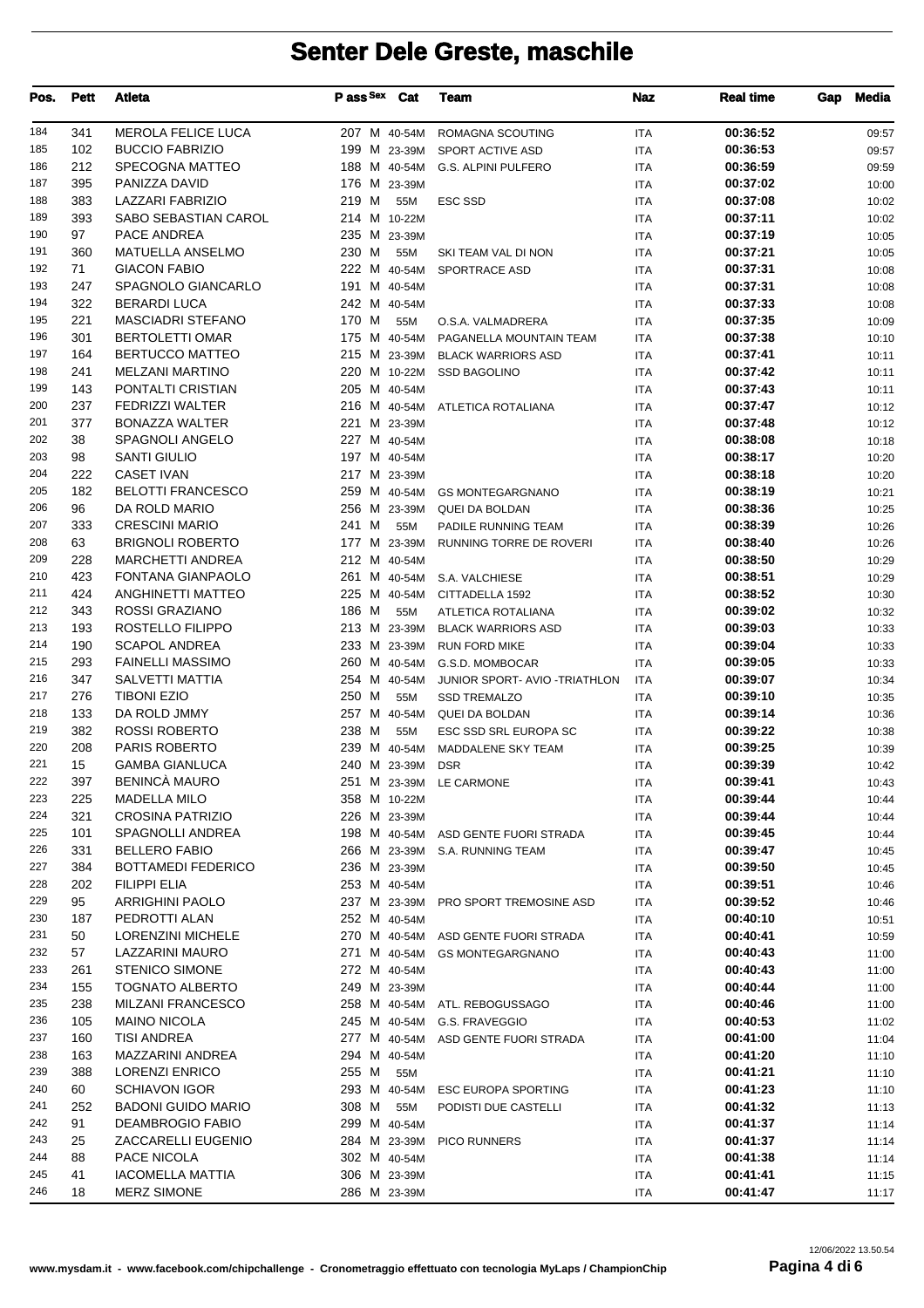| 247<br>150<br>PIVA ANDREA<br>00:41:57<br>291 M 40-54M<br><b>ITA</b><br>11:20<br>248<br>328<br><b>MAZZOLENI CLAUDIO</b><br>00:42:12<br>288 M 40-54M G.S OROBIE<br><b>ITA</b><br>11:24<br>249<br>79<br><b>CANTAMESSA LUCA</b><br>00:42:16<br>278 M 40-54M<br><b>GRUPPO PODISTICO VIRGILIANO</b><br><b>ITA</b><br>11:25<br>250<br><b>TORRESANI NICOLA</b><br>298 M 40-54M<br>00:42:20<br>106<br>MADDALENE SKY TEAM<br><b>ITA</b><br>11:26<br>251<br>262<br><b>TRENTINI MATTEO</b><br>313 M 10-22M<br>00:42:23<br><b>ITA</b><br>11:27<br>252<br>357<br><b>BERETTA NICOLA</b><br>274 M 40-54M ALTITUDE RACE<br>00:42:38<br><b>ITA</b><br>11:31<br>253<br>120<br><b>OLIVETTI MARCO</b><br>282 M<br>00:42:41<br>55M<br>G.S. MONTEGARGNANO<br><b>ITA</b><br>11:32<br>254<br><b>FERRI NICO</b><br>255<br>262 M 40-54M G.P. AVIS MALAVICINA<br><b>ITA</b><br>00:42:44<br>11:32<br>255<br>80<br>PRASCIOLU LUCA<br>273 M 23-39M<br>00:42:45<br><b>ITA</b><br>11:33<br>256<br>361<br>ZANELLA MASSIMO<br>312 M 40-54M ATLETICA VALLI DI NON E SOLE<br>00:42:52<br><b>ITA</b><br>11:35<br>COLLOTTA NICOLA<br>246 M 23-39M<br>00:42:52<br>257<br>176<br><b>ITA</b><br>11:35<br>258<br>369<br><b>BRESOLIN MASSIMO</b><br>319 M 40-54M RUNCARD<br>00:42:56<br><b>ITA</b><br>11:36<br>259<br>165<br><b>SANTORO DANIELE</b><br>301 M 23-39M<br>00:43:13<br><b>ITA</b><br>11:40<br><b>VESCOVI GABRIELE</b><br>260<br>280<br>281 M 23-39M SSD TREMALZO<br><b>ITA</b><br>00:43:27<br>11:44<br>201<br><b>BORTOLOTTI LORENZO</b><br>261<br>289 M 40-54M<br>00:43:34<br><b>ITA</b><br>11:46<br>262<br><b>FLORETTA UGO</b><br>137<br>297 M<br>00:43:36<br>55M<br><b>ITA</b><br>11:46<br>MADDALENE SKY TEAM<br>297<br><b>TIBONI MATTEO</b><br>292 M 23-39M<br>00:43:36<br>263<br><b>SSD TREMALZO</b><br><b>ITA</b><br>11:47<br>264<br>53<br>PELLIZZARI MARZIO<br>316 M 40-54M<br>00:43:49<br>SPORT ACTIVE ASD<br><b>ITA</b><br>11:50<br>265<br>234<br><b>VANIN DIMITRI</b><br>285 M 23-39M<br><b>TORNADO RUN</b><br><b>ITA</b><br>00:43:56<br>11:52<br>52<br><b>DELLAI MICHELE</b><br>266<br>295 M 40-54M<br>ATLETICA VALLE DI CEMBRA<br><b>ITA</b><br>00:44:11<br>11:56<br>267<br>169<br><b>IORI SIMONE</b><br>315 M 40-54M<br>00:44:12<br><b>ITA</b><br>11:56<br>268<br>39<br><b>CANDEAGO PATRICK</b><br>340 M 23-39M QUEI DA BOLDAN<br>00:44:14<br><b>ITA</b><br>11:57<br><b>REOLON PAOLO</b><br>344 M<br>269<br>254<br>55M<br><b>SPIRITOLIMPICO</b><br><b>ITA</b><br>00:44:15<br>11:57<br>270<br>244<br><b>VASSALLO ELIDIO</b><br>314 M 23-39M<br>00:44:34<br><b>ITA</b><br>12:02<br><b>GS ATLETICA REZZATO</b><br>271<br>111<br><b>BELLOTTI LORENZO</b><br>335 M 23-39M<br><b>ITA</b><br>00:44:39<br>12:03<br>272<br>205<br>PELLEGRINI LUCA<br>352 M 40-54M CAV<br>00:44:40<br><b>ITA</b><br>12:04<br>273<br>188<br><b>TOMMASINI QUINTO</b><br>322 M<br>00:44:49<br>55M<br><b>ITA</b><br>12:06<br><b>GARDASPORTEVENTIUS</b><br>274<br>ZACCARELLI ENRICO<br>406<br>305 M 23-39M<br>00:44:54<br><b>ITA</b><br>12:07<br>275<br>85<br><b>CASARI GIULIO</b><br>318 M 23-39M<br>00:45:09<br><b>ITA</b><br>12:11<br>276<br>151<br>DALL'OSTO GIULIO<br>339 M 23-39M<br>00:45:12<br><b>ITA</b><br>12:12<br>277<br>418<br><b>GUALDI WALTER</b><br>00:45:27<br>338 M 40-54M S.A. VALCHIESE<br><b>ITA</b><br>12:16<br><b>LONGARI MIRCO</b><br>278<br>217<br>328 M<br>55M<br>00:45:30<br><b>ATLETICA IMOLA</b><br><b>ITA</b><br>12:17<br>279<br>180<br><b>LANDI DEVID</b><br>341 M 40-54M<br>00:45:33<br>USD BRONZOLO<br><b>ITA</b><br>12:18<br>280<br>156<br>ZAPPAROLI MATTEO<br>356 M 40-54M<br><b>ITA</b><br>00:45:43<br>12:21<br>MARTINEZ CARRERA JORGE<br>281<br>421<br>342 M 23-39M<br><b>PER</b><br>00:45:46<br><b>NINGUNA</b><br>12:22<br>282<br>415<br><b>BARBIERI EMANUELE</b><br>00:45:51<br>348 M 23-39M<br>PADILE RUNNING TEAM<br><b>ITA</b><br>12:23<br><b>TASIN ROBERTO</b><br>283<br>319<br>00:45:53<br>343 M 40-54M<br>CAV<br><b>ITA</b><br>12:23<br><b>SCALVINI DANIELE</b><br>284<br>61<br>320 M 23-39M SSD BAGOLINO<br>00:45:56<br><b>ITA</b><br>12:24<br>285<br>309<br>MORFEO LEONARDO<br>345 M<br>00:46:13<br>55M<br>ATLETICA CORRIFERRARA<br><b>ITA</b><br>12:29<br>ROSSI ALESSIO<br>286<br>339<br>326 M 23-39M<br>00:46:33<br>ATLETICA ROTALIANA<br>ITA<br>12:34<br>287<br>311<br>SCAGLIA JAN<br>354 M<br>00:46:46<br>55M<br>12:38<br>CREMONA SPORTIVA ATLETICA<br>ITA<br>288<br>327<br><b>CAPPONI SIMONE</b><br>336 M 23-39M<br>00:47:04<br>ITA<br>12:43<br>CIGALOTTI PAOLO<br>289<br>49<br>369 M<br>55M<br><b>SSD TREMALZO</b><br>ITA<br>00:47:20<br>12:47<br><b>TOLLER GIORGIO</b><br>290<br>17<br>323 M 23-39M<br>00:47:29<br>LEVAR&RENDER<br>ITA<br>12:49<br>291<br>36<br><b>TRAINOTTI ERIK</b><br>327 M 40-54M<br>00:47:32<br><b>GENTE FUORI STRADA</b><br>ITA<br>12:50<br>292<br><b>BRIGA' EMILIANO</b><br>427<br>362 M 40-54M<br>00:47:39<br><b>SSD TREMALZO</b><br>ITA<br>12:52<br>ROTA STEFANO<br>293<br>313<br>331 M 40-54M<br>00:47:40<br>ITA<br>12:52<br>92<br>294<br><b>FAVARO FEDERICO</b><br>360 M 23-39M<br>00:47:45<br><b>TEAM OTC</b><br>ITA<br>12:54<br>295<br>386<br><b>BALDESSARINI PAOLO</b><br>330 M<br>55M<br>00:47:59<br>ASD GENTE FUORI STRADA<br>ITA<br>12:58<br>296<br>140<br>FERRARI GRAZIANO<br>366 M 40-54M<br>MADDALENE SKY TEAM<br>00:48:01<br>ITA<br>12:58<br>263<br>297<br><b>ZANETTI SERGIO</b><br>364 M 23-39M<br>00:48:08<br><b>SSD BAGOLINO</b><br>ITA<br>13:00<br>298<br>295<br>CAMPANA STEFANO<br>357 M 40-54M VICENZA RUNNERS<br>ITA<br>00:48:14<br>13:02<br>299<br>314<br><b>TRENTINI PAOLO</b><br>00:48:22<br>359 M 40-54M<br><b>ITA</b><br><b>MARATHON CLUB TRENTO</b><br>13:04<br>300<br>74<br>DELL'AGLIO MICHELE<br>368 M 40-54M<br>00:48:27<br>ATLETICA BRESCIA MARATHON<br>13:05<br>ITA<br>301<br>399<br><b>MATTEVI ELMAR</b><br>334 M 40-54M<br>00:48:34<br>ITA<br>13:07<br>302<br>332<br><b>SARTORI MIRCO</b><br>365 M 23-39M S.A. RUNNING TEAM<br>00:48:42<br>ITA<br>13:09<br>303<br>94<br><b>VENDER PAOLO</b><br>367 M 23-39M<br>00:48:46<br>MADDALENE SKY TEAM<br>ITA<br>13:10<br>304<br>171<br><b>GREGGIO ANDREA</b><br>346 M 40-54M STRAVERONA<br>00:48:47<br>ITA<br>13:10<br>305<br>44<br><b>BENETTI MAURO</b><br>307 M 40-54M G.S. FRAVEGGIO<br>00:48:50<br>ITA<br>13:11<br>306<br><b>MENEGHINI ANDREA</b><br>290<br>303 M 40-54M<br>00:48:54<br>ATLETICA TEAM LOPPIO<br>ITA<br>13:12<br>307<br>396<br>SIMONI RICCARDO<br>349 M<br>55M<br>ITA<br>00:49:02<br>13:14<br>308<br>289<br><b>BONAFINI PAOLO</b><br>00:49:17<br>304 M 40-54M ATLETICA TESM LOPPIO<br>ITA<br>13:19<br>256<br><b>CASTRIOTTA CRISTIANO</b><br>309<br>00:49:45<br>386 M 23-39M<br>DUE ROCCHE ASD<br>ITA<br>13:26 | Pos. | <b>Pett</b> | <b>Atleta</b> | P ass Sex | Cat | <b>Team</b> | <b>Naz</b> | <b>Real time</b> | Gap | <b>Media</b> |
|--------------------------------------------------------------------------------------------------------------------------------------------------------------------------------------------------------------------------------------------------------------------------------------------------------------------------------------------------------------------------------------------------------------------------------------------------------------------------------------------------------------------------------------------------------------------------------------------------------------------------------------------------------------------------------------------------------------------------------------------------------------------------------------------------------------------------------------------------------------------------------------------------------------------------------------------------------------------------------------------------------------------------------------------------------------------------------------------------------------------------------------------------------------------------------------------------------------------------------------------------------------------------------------------------------------------------------------------------------------------------------------------------------------------------------------------------------------------------------------------------------------------------------------------------------------------------------------------------------------------------------------------------------------------------------------------------------------------------------------------------------------------------------------------------------------------------------------------------------------------------------------------------------------------------------------------------------------------------------------------------------------------------------------------------------------------------------------------------------------------------------------------------------------------------------------------------------------------------------------------------------------------------------------------------------------------------------------------------------------------------------------------------------------------------------------------------------------------------------------------------------------------------------------------------------------------------------------------------------------------------------------------------------------------------------------------------------------------------------------------------------------------------------------------------------------------------------------------------------------------------------------------------------------------------------------------------------------------------------------------------------------------------------------------------------------------------------------------------------------------------------------------------------------------------------------------------------------------------------------------------------------------------------------------------------------------------------------------------------------------------------------------------------------------------------------------------------------------------------------------------------------------------------------------------------------------------------------------------------------------------------------------------------------------------------------------------------------------------------------------------------------------------------------------------------------------------------------------------------------------------------------------------------------------------------------------------------------------------------------------------------------------------------------------------------------------------------------------------------------------------------------------------------------------------------------------------------------------------------------------------------------------------------------------------------------------------------------------------------------------------------------------------------------------------------------------------------------------------------------------------------------------------------------------------------------------------------------------------------------------------------------------------------------------------------------------------------------------------------------------------------------------------------------------------------------------------------------------------------------------------------------------------------------------------------------------------------------------------------------------------------------------------------------------------------------------------------------------------------------------------------------------------------------------------------------------------------------------------------------------------------------------------------------------------------------------------------------------------------------------------------------------------------------------------------------------------------------------------------------------------------------------------------------------------------------------------------------------------------------------------------------------------------------------------------------------------------------------------------------------------------------------------------------------------------------------------------------------------------------------------------------------------------------------------------------------------------------------------------------------------------------------------------------------------------------------------------------------------------------------------------------------------------------------------------------------------------------------------------------------------------------------------------------------------------------------------------------------------------------------------------------------------------------------------------------------------------------------------------------------------------------------------------------------------------------------------------------------------------------------------------------|------|-------------|---------------|-----------|-----|-------------|------------|------------------|-----|--------------|
|                                                                                                                                                                                                                                                                                                                                                                                                                                                                                                                                                                                                                                                                                                                                                                                                                                                                                                                                                                                                                                                                                                                                                                                                                                                                                                                                                                                                                                                                                                                                                                                                                                                                                                                                                                                                                                                                                                                                                                                                                                                                                                                                                                                                                                                                                                                                                                                                                                                                                                                                                                                                                                                                                                                                                                                                                                                                                                                                                                                                                                                                                                                                                                                                                                                                                                                                                                                                                                                                                                                                                                                                                                                                                                                                                                                                                                                                                                                                                                                                                                                                                                                                                                                                                                                                                                                                                                                                                                                                                                                                                                                                                                                                                                                                                                                                                                                                                                                                                                                                                                                                                                                                                                                                                                                                                                                                                                                                                                                                                                                                                                                                                                                                                                                                                                                                                                                                                                                                                                                                                                                                                                                                                                                                                                                                                                                                                                                                                                                                                                                                                                                                                                      |      |             |               |           |     |             |            |                  |     |              |
|                                                                                                                                                                                                                                                                                                                                                                                                                                                                                                                                                                                                                                                                                                                                                                                                                                                                                                                                                                                                                                                                                                                                                                                                                                                                                                                                                                                                                                                                                                                                                                                                                                                                                                                                                                                                                                                                                                                                                                                                                                                                                                                                                                                                                                                                                                                                                                                                                                                                                                                                                                                                                                                                                                                                                                                                                                                                                                                                                                                                                                                                                                                                                                                                                                                                                                                                                                                                                                                                                                                                                                                                                                                                                                                                                                                                                                                                                                                                                                                                                                                                                                                                                                                                                                                                                                                                                                                                                                                                                                                                                                                                                                                                                                                                                                                                                                                                                                                                                                                                                                                                                                                                                                                                                                                                                                                                                                                                                                                                                                                                                                                                                                                                                                                                                                                                                                                                                                                                                                                                                                                                                                                                                                                                                                                                                                                                                                                                                                                                                                                                                                                                                                      |      |             |               |           |     |             |            |                  |     |              |
|                                                                                                                                                                                                                                                                                                                                                                                                                                                                                                                                                                                                                                                                                                                                                                                                                                                                                                                                                                                                                                                                                                                                                                                                                                                                                                                                                                                                                                                                                                                                                                                                                                                                                                                                                                                                                                                                                                                                                                                                                                                                                                                                                                                                                                                                                                                                                                                                                                                                                                                                                                                                                                                                                                                                                                                                                                                                                                                                                                                                                                                                                                                                                                                                                                                                                                                                                                                                                                                                                                                                                                                                                                                                                                                                                                                                                                                                                                                                                                                                                                                                                                                                                                                                                                                                                                                                                                                                                                                                                                                                                                                                                                                                                                                                                                                                                                                                                                                                                                                                                                                                                                                                                                                                                                                                                                                                                                                                                                                                                                                                                                                                                                                                                                                                                                                                                                                                                                                                                                                                                                                                                                                                                                                                                                                                                                                                                                                                                                                                                                                                                                                                                                      |      |             |               |           |     |             |            |                  |     |              |
|                                                                                                                                                                                                                                                                                                                                                                                                                                                                                                                                                                                                                                                                                                                                                                                                                                                                                                                                                                                                                                                                                                                                                                                                                                                                                                                                                                                                                                                                                                                                                                                                                                                                                                                                                                                                                                                                                                                                                                                                                                                                                                                                                                                                                                                                                                                                                                                                                                                                                                                                                                                                                                                                                                                                                                                                                                                                                                                                                                                                                                                                                                                                                                                                                                                                                                                                                                                                                                                                                                                                                                                                                                                                                                                                                                                                                                                                                                                                                                                                                                                                                                                                                                                                                                                                                                                                                                                                                                                                                                                                                                                                                                                                                                                                                                                                                                                                                                                                                                                                                                                                                                                                                                                                                                                                                                                                                                                                                                                                                                                                                                                                                                                                                                                                                                                                                                                                                                                                                                                                                                                                                                                                                                                                                                                                                                                                                                                                                                                                                                                                                                                                                                      |      |             |               |           |     |             |            |                  |     |              |
|                                                                                                                                                                                                                                                                                                                                                                                                                                                                                                                                                                                                                                                                                                                                                                                                                                                                                                                                                                                                                                                                                                                                                                                                                                                                                                                                                                                                                                                                                                                                                                                                                                                                                                                                                                                                                                                                                                                                                                                                                                                                                                                                                                                                                                                                                                                                                                                                                                                                                                                                                                                                                                                                                                                                                                                                                                                                                                                                                                                                                                                                                                                                                                                                                                                                                                                                                                                                                                                                                                                                                                                                                                                                                                                                                                                                                                                                                                                                                                                                                                                                                                                                                                                                                                                                                                                                                                                                                                                                                                                                                                                                                                                                                                                                                                                                                                                                                                                                                                                                                                                                                                                                                                                                                                                                                                                                                                                                                                                                                                                                                                                                                                                                                                                                                                                                                                                                                                                                                                                                                                                                                                                                                                                                                                                                                                                                                                                                                                                                                                                                                                                                                                      |      |             |               |           |     |             |            |                  |     |              |
|                                                                                                                                                                                                                                                                                                                                                                                                                                                                                                                                                                                                                                                                                                                                                                                                                                                                                                                                                                                                                                                                                                                                                                                                                                                                                                                                                                                                                                                                                                                                                                                                                                                                                                                                                                                                                                                                                                                                                                                                                                                                                                                                                                                                                                                                                                                                                                                                                                                                                                                                                                                                                                                                                                                                                                                                                                                                                                                                                                                                                                                                                                                                                                                                                                                                                                                                                                                                                                                                                                                                                                                                                                                                                                                                                                                                                                                                                                                                                                                                                                                                                                                                                                                                                                                                                                                                                                                                                                                                                                                                                                                                                                                                                                                                                                                                                                                                                                                                                                                                                                                                                                                                                                                                                                                                                                                                                                                                                                                                                                                                                                                                                                                                                                                                                                                                                                                                                                                                                                                                                                                                                                                                                                                                                                                                                                                                                                                                                                                                                                                                                                                                                                      |      |             |               |           |     |             |            |                  |     |              |
|                                                                                                                                                                                                                                                                                                                                                                                                                                                                                                                                                                                                                                                                                                                                                                                                                                                                                                                                                                                                                                                                                                                                                                                                                                                                                                                                                                                                                                                                                                                                                                                                                                                                                                                                                                                                                                                                                                                                                                                                                                                                                                                                                                                                                                                                                                                                                                                                                                                                                                                                                                                                                                                                                                                                                                                                                                                                                                                                                                                                                                                                                                                                                                                                                                                                                                                                                                                                                                                                                                                                                                                                                                                                                                                                                                                                                                                                                                                                                                                                                                                                                                                                                                                                                                                                                                                                                                                                                                                                                                                                                                                                                                                                                                                                                                                                                                                                                                                                                                                                                                                                                                                                                                                                                                                                                                                                                                                                                                                                                                                                                                                                                                                                                                                                                                                                                                                                                                                                                                                                                                                                                                                                                                                                                                                                                                                                                                                                                                                                                                                                                                                                                                      |      |             |               |           |     |             |            |                  |     |              |
|                                                                                                                                                                                                                                                                                                                                                                                                                                                                                                                                                                                                                                                                                                                                                                                                                                                                                                                                                                                                                                                                                                                                                                                                                                                                                                                                                                                                                                                                                                                                                                                                                                                                                                                                                                                                                                                                                                                                                                                                                                                                                                                                                                                                                                                                                                                                                                                                                                                                                                                                                                                                                                                                                                                                                                                                                                                                                                                                                                                                                                                                                                                                                                                                                                                                                                                                                                                                                                                                                                                                                                                                                                                                                                                                                                                                                                                                                                                                                                                                                                                                                                                                                                                                                                                                                                                                                                                                                                                                                                                                                                                                                                                                                                                                                                                                                                                                                                                                                                                                                                                                                                                                                                                                                                                                                                                                                                                                                                                                                                                                                                                                                                                                                                                                                                                                                                                                                                                                                                                                                                                                                                                                                                                                                                                                                                                                                                                                                                                                                                                                                                                                                                      |      |             |               |           |     |             |            |                  |     |              |
|                                                                                                                                                                                                                                                                                                                                                                                                                                                                                                                                                                                                                                                                                                                                                                                                                                                                                                                                                                                                                                                                                                                                                                                                                                                                                                                                                                                                                                                                                                                                                                                                                                                                                                                                                                                                                                                                                                                                                                                                                                                                                                                                                                                                                                                                                                                                                                                                                                                                                                                                                                                                                                                                                                                                                                                                                                                                                                                                                                                                                                                                                                                                                                                                                                                                                                                                                                                                                                                                                                                                                                                                                                                                                                                                                                                                                                                                                                                                                                                                                                                                                                                                                                                                                                                                                                                                                                                                                                                                                                                                                                                                                                                                                                                                                                                                                                                                                                                                                                                                                                                                                                                                                                                                                                                                                                                                                                                                                                                                                                                                                                                                                                                                                                                                                                                                                                                                                                                                                                                                                                                                                                                                                                                                                                                                                                                                                                                                                                                                                                                                                                                                                                      |      |             |               |           |     |             |            |                  |     |              |
|                                                                                                                                                                                                                                                                                                                                                                                                                                                                                                                                                                                                                                                                                                                                                                                                                                                                                                                                                                                                                                                                                                                                                                                                                                                                                                                                                                                                                                                                                                                                                                                                                                                                                                                                                                                                                                                                                                                                                                                                                                                                                                                                                                                                                                                                                                                                                                                                                                                                                                                                                                                                                                                                                                                                                                                                                                                                                                                                                                                                                                                                                                                                                                                                                                                                                                                                                                                                                                                                                                                                                                                                                                                                                                                                                                                                                                                                                                                                                                                                                                                                                                                                                                                                                                                                                                                                                                                                                                                                                                                                                                                                                                                                                                                                                                                                                                                                                                                                                                                                                                                                                                                                                                                                                                                                                                                                                                                                                                                                                                                                                                                                                                                                                                                                                                                                                                                                                                                                                                                                                                                                                                                                                                                                                                                                                                                                                                                                                                                                                                                                                                                                                                      |      |             |               |           |     |             |            |                  |     |              |
|                                                                                                                                                                                                                                                                                                                                                                                                                                                                                                                                                                                                                                                                                                                                                                                                                                                                                                                                                                                                                                                                                                                                                                                                                                                                                                                                                                                                                                                                                                                                                                                                                                                                                                                                                                                                                                                                                                                                                                                                                                                                                                                                                                                                                                                                                                                                                                                                                                                                                                                                                                                                                                                                                                                                                                                                                                                                                                                                                                                                                                                                                                                                                                                                                                                                                                                                                                                                                                                                                                                                                                                                                                                                                                                                                                                                                                                                                                                                                                                                                                                                                                                                                                                                                                                                                                                                                                                                                                                                                                                                                                                                                                                                                                                                                                                                                                                                                                                                                                                                                                                                                                                                                                                                                                                                                                                                                                                                                                                                                                                                                                                                                                                                                                                                                                                                                                                                                                                                                                                                                                                                                                                                                                                                                                                                                                                                                                                                                                                                                                                                                                                                                                      |      |             |               |           |     |             |            |                  |     |              |
|                                                                                                                                                                                                                                                                                                                                                                                                                                                                                                                                                                                                                                                                                                                                                                                                                                                                                                                                                                                                                                                                                                                                                                                                                                                                                                                                                                                                                                                                                                                                                                                                                                                                                                                                                                                                                                                                                                                                                                                                                                                                                                                                                                                                                                                                                                                                                                                                                                                                                                                                                                                                                                                                                                                                                                                                                                                                                                                                                                                                                                                                                                                                                                                                                                                                                                                                                                                                                                                                                                                                                                                                                                                                                                                                                                                                                                                                                                                                                                                                                                                                                                                                                                                                                                                                                                                                                                                                                                                                                                                                                                                                                                                                                                                                                                                                                                                                                                                                                                                                                                                                                                                                                                                                                                                                                                                                                                                                                                                                                                                                                                                                                                                                                                                                                                                                                                                                                                                                                                                                                                                                                                                                                                                                                                                                                                                                                                                                                                                                                                                                                                                                                                      |      |             |               |           |     |             |            |                  |     |              |
|                                                                                                                                                                                                                                                                                                                                                                                                                                                                                                                                                                                                                                                                                                                                                                                                                                                                                                                                                                                                                                                                                                                                                                                                                                                                                                                                                                                                                                                                                                                                                                                                                                                                                                                                                                                                                                                                                                                                                                                                                                                                                                                                                                                                                                                                                                                                                                                                                                                                                                                                                                                                                                                                                                                                                                                                                                                                                                                                                                                                                                                                                                                                                                                                                                                                                                                                                                                                                                                                                                                                                                                                                                                                                                                                                                                                                                                                                                                                                                                                                                                                                                                                                                                                                                                                                                                                                                                                                                                                                                                                                                                                                                                                                                                                                                                                                                                                                                                                                                                                                                                                                                                                                                                                                                                                                                                                                                                                                                                                                                                                                                                                                                                                                                                                                                                                                                                                                                                                                                                                                                                                                                                                                                                                                                                                                                                                                                                                                                                                                                                                                                                                                                      |      |             |               |           |     |             |            |                  |     |              |
|                                                                                                                                                                                                                                                                                                                                                                                                                                                                                                                                                                                                                                                                                                                                                                                                                                                                                                                                                                                                                                                                                                                                                                                                                                                                                                                                                                                                                                                                                                                                                                                                                                                                                                                                                                                                                                                                                                                                                                                                                                                                                                                                                                                                                                                                                                                                                                                                                                                                                                                                                                                                                                                                                                                                                                                                                                                                                                                                                                                                                                                                                                                                                                                                                                                                                                                                                                                                                                                                                                                                                                                                                                                                                                                                                                                                                                                                                                                                                                                                                                                                                                                                                                                                                                                                                                                                                                                                                                                                                                                                                                                                                                                                                                                                                                                                                                                                                                                                                                                                                                                                                                                                                                                                                                                                                                                                                                                                                                                                                                                                                                                                                                                                                                                                                                                                                                                                                                                                                                                                                                                                                                                                                                                                                                                                                                                                                                                                                                                                                                                                                                                                                                      |      |             |               |           |     |             |            |                  |     |              |
|                                                                                                                                                                                                                                                                                                                                                                                                                                                                                                                                                                                                                                                                                                                                                                                                                                                                                                                                                                                                                                                                                                                                                                                                                                                                                                                                                                                                                                                                                                                                                                                                                                                                                                                                                                                                                                                                                                                                                                                                                                                                                                                                                                                                                                                                                                                                                                                                                                                                                                                                                                                                                                                                                                                                                                                                                                                                                                                                                                                                                                                                                                                                                                                                                                                                                                                                                                                                                                                                                                                                                                                                                                                                                                                                                                                                                                                                                                                                                                                                                                                                                                                                                                                                                                                                                                                                                                                                                                                                                                                                                                                                                                                                                                                                                                                                                                                                                                                                                                                                                                                                                                                                                                                                                                                                                                                                                                                                                                                                                                                                                                                                                                                                                                                                                                                                                                                                                                                                                                                                                                                                                                                                                                                                                                                                                                                                                                                                                                                                                                                                                                                                                                      |      |             |               |           |     |             |            |                  |     |              |
|                                                                                                                                                                                                                                                                                                                                                                                                                                                                                                                                                                                                                                                                                                                                                                                                                                                                                                                                                                                                                                                                                                                                                                                                                                                                                                                                                                                                                                                                                                                                                                                                                                                                                                                                                                                                                                                                                                                                                                                                                                                                                                                                                                                                                                                                                                                                                                                                                                                                                                                                                                                                                                                                                                                                                                                                                                                                                                                                                                                                                                                                                                                                                                                                                                                                                                                                                                                                                                                                                                                                                                                                                                                                                                                                                                                                                                                                                                                                                                                                                                                                                                                                                                                                                                                                                                                                                                                                                                                                                                                                                                                                                                                                                                                                                                                                                                                                                                                                                                                                                                                                                                                                                                                                                                                                                                                                                                                                                                                                                                                                                                                                                                                                                                                                                                                                                                                                                                                                                                                                                                                                                                                                                                                                                                                                                                                                                                                                                                                                                                                                                                                                                                      |      |             |               |           |     |             |            |                  |     |              |
|                                                                                                                                                                                                                                                                                                                                                                                                                                                                                                                                                                                                                                                                                                                                                                                                                                                                                                                                                                                                                                                                                                                                                                                                                                                                                                                                                                                                                                                                                                                                                                                                                                                                                                                                                                                                                                                                                                                                                                                                                                                                                                                                                                                                                                                                                                                                                                                                                                                                                                                                                                                                                                                                                                                                                                                                                                                                                                                                                                                                                                                                                                                                                                                                                                                                                                                                                                                                                                                                                                                                                                                                                                                                                                                                                                                                                                                                                                                                                                                                                                                                                                                                                                                                                                                                                                                                                                                                                                                                                                                                                                                                                                                                                                                                                                                                                                                                                                                                                                                                                                                                                                                                                                                                                                                                                                                                                                                                                                                                                                                                                                                                                                                                                                                                                                                                                                                                                                                                                                                                                                                                                                                                                                                                                                                                                                                                                                                                                                                                                                                                                                                                                                      |      |             |               |           |     |             |            |                  |     |              |
|                                                                                                                                                                                                                                                                                                                                                                                                                                                                                                                                                                                                                                                                                                                                                                                                                                                                                                                                                                                                                                                                                                                                                                                                                                                                                                                                                                                                                                                                                                                                                                                                                                                                                                                                                                                                                                                                                                                                                                                                                                                                                                                                                                                                                                                                                                                                                                                                                                                                                                                                                                                                                                                                                                                                                                                                                                                                                                                                                                                                                                                                                                                                                                                                                                                                                                                                                                                                                                                                                                                                                                                                                                                                                                                                                                                                                                                                                                                                                                                                                                                                                                                                                                                                                                                                                                                                                                                                                                                                                                                                                                                                                                                                                                                                                                                                                                                                                                                                                                                                                                                                                                                                                                                                                                                                                                                                                                                                                                                                                                                                                                                                                                                                                                                                                                                                                                                                                                                                                                                                                                                                                                                                                                                                                                                                                                                                                                                                                                                                                                                                                                                                                                      |      |             |               |           |     |             |            |                  |     |              |
|                                                                                                                                                                                                                                                                                                                                                                                                                                                                                                                                                                                                                                                                                                                                                                                                                                                                                                                                                                                                                                                                                                                                                                                                                                                                                                                                                                                                                                                                                                                                                                                                                                                                                                                                                                                                                                                                                                                                                                                                                                                                                                                                                                                                                                                                                                                                                                                                                                                                                                                                                                                                                                                                                                                                                                                                                                                                                                                                                                                                                                                                                                                                                                                                                                                                                                                                                                                                                                                                                                                                                                                                                                                                                                                                                                                                                                                                                                                                                                                                                                                                                                                                                                                                                                                                                                                                                                                                                                                                                                                                                                                                                                                                                                                                                                                                                                                                                                                                                                                                                                                                                                                                                                                                                                                                                                                                                                                                                                                                                                                                                                                                                                                                                                                                                                                                                                                                                                                                                                                                                                                                                                                                                                                                                                                                                                                                                                                                                                                                                                                                                                                                                                      |      |             |               |           |     |             |            |                  |     |              |
|                                                                                                                                                                                                                                                                                                                                                                                                                                                                                                                                                                                                                                                                                                                                                                                                                                                                                                                                                                                                                                                                                                                                                                                                                                                                                                                                                                                                                                                                                                                                                                                                                                                                                                                                                                                                                                                                                                                                                                                                                                                                                                                                                                                                                                                                                                                                                                                                                                                                                                                                                                                                                                                                                                                                                                                                                                                                                                                                                                                                                                                                                                                                                                                                                                                                                                                                                                                                                                                                                                                                                                                                                                                                                                                                                                                                                                                                                                                                                                                                                                                                                                                                                                                                                                                                                                                                                                                                                                                                                                                                                                                                                                                                                                                                                                                                                                                                                                                                                                                                                                                                                                                                                                                                                                                                                                                                                                                                                                                                                                                                                                                                                                                                                                                                                                                                                                                                                                                                                                                                                                                                                                                                                                                                                                                                                                                                                                                                                                                                                                                                                                                                                                      |      |             |               |           |     |             |            |                  |     |              |
|                                                                                                                                                                                                                                                                                                                                                                                                                                                                                                                                                                                                                                                                                                                                                                                                                                                                                                                                                                                                                                                                                                                                                                                                                                                                                                                                                                                                                                                                                                                                                                                                                                                                                                                                                                                                                                                                                                                                                                                                                                                                                                                                                                                                                                                                                                                                                                                                                                                                                                                                                                                                                                                                                                                                                                                                                                                                                                                                                                                                                                                                                                                                                                                                                                                                                                                                                                                                                                                                                                                                                                                                                                                                                                                                                                                                                                                                                                                                                                                                                                                                                                                                                                                                                                                                                                                                                                                                                                                                                                                                                                                                                                                                                                                                                                                                                                                                                                                                                                                                                                                                                                                                                                                                                                                                                                                                                                                                                                                                                                                                                                                                                                                                                                                                                                                                                                                                                                                                                                                                                                                                                                                                                                                                                                                                                                                                                                                                                                                                                                                                                                                                                                      |      |             |               |           |     |             |            |                  |     |              |
|                                                                                                                                                                                                                                                                                                                                                                                                                                                                                                                                                                                                                                                                                                                                                                                                                                                                                                                                                                                                                                                                                                                                                                                                                                                                                                                                                                                                                                                                                                                                                                                                                                                                                                                                                                                                                                                                                                                                                                                                                                                                                                                                                                                                                                                                                                                                                                                                                                                                                                                                                                                                                                                                                                                                                                                                                                                                                                                                                                                                                                                                                                                                                                                                                                                                                                                                                                                                                                                                                                                                                                                                                                                                                                                                                                                                                                                                                                                                                                                                                                                                                                                                                                                                                                                                                                                                                                                                                                                                                                                                                                                                                                                                                                                                                                                                                                                                                                                                                                                                                                                                                                                                                                                                                                                                                                                                                                                                                                                                                                                                                                                                                                                                                                                                                                                                                                                                                                                                                                                                                                                                                                                                                                                                                                                                                                                                                                                                                                                                                                                                                                                                                                      |      |             |               |           |     |             |            |                  |     |              |
|                                                                                                                                                                                                                                                                                                                                                                                                                                                                                                                                                                                                                                                                                                                                                                                                                                                                                                                                                                                                                                                                                                                                                                                                                                                                                                                                                                                                                                                                                                                                                                                                                                                                                                                                                                                                                                                                                                                                                                                                                                                                                                                                                                                                                                                                                                                                                                                                                                                                                                                                                                                                                                                                                                                                                                                                                                                                                                                                                                                                                                                                                                                                                                                                                                                                                                                                                                                                                                                                                                                                                                                                                                                                                                                                                                                                                                                                                                                                                                                                                                                                                                                                                                                                                                                                                                                                                                                                                                                                                                                                                                                                                                                                                                                                                                                                                                                                                                                                                                                                                                                                                                                                                                                                                                                                                                                                                                                                                                                                                                                                                                                                                                                                                                                                                                                                                                                                                                                                                                                                                                                                                                                                                                                                                                                                                                                                                                                                                                                                                                                                                                                                                                      |      |             |               |           |     |             |            |                  |     |              |
|                                                                                                                                                                                                                                                                                                                                                                                                                                                                                                                                                                                                                                                                                                                                                                                                                                                                                                                                                                                                                                                                                                                                                                                                                                                                                                                                                                                                                                                                                                                                                                                                                                                                                                                                                                                                                                                                                                                                                                                                                                                                                                                                                                                                                                                                                                                                                                                                                                                                                                                                                                                                                                                                                                                                                                                                                                                                                                                                                                                                                                                                                                                                                                                                                                                                                                                                                                                                                                                                                                                                                                                                                                                                                                                                                                                                                                                                                                                                                                                                                                                                                                                                                                                                                                                                                                                                                                                                                                                                                                                                                                                                                                                                                                                                                                                                                                                                                                                                                                                                                                                                                                                                                                                                                                                                                                                                                                                                                                                                                                                                                                                                                                                                                                                                                                                                                                                                                                                                                                                                                                                                                                                                                                                                                                                                                                                                                                                                                                                                                                                                                                                                                                      |      |             |               |           |     |             |            |                  |     |              |
|                                                                                                                                                                                                                                                                                                                                                                                                                                                                                                                                                                                                                                                                                                                                                                                                                                                                                                                                                                                                                                                                                                                                                                                                                                                                                                                                                                                                                                                                                                                                                                                                                                                                                                                                                                                                                                                                                                                                                                                                                                                                                                                                                                                                                                                                                                                                                                                                                                                                                                                                                                                                                                                                                                                                                                                                                                                                                                                                                                                                                                                                                                                                                                                                                                                                                                                                                                                                                                                                                                                                                                                                                                                                                                                                                                                                                                                                                                                                                                                                                                                                                                                                                                                                                                                                                                                                                                                                                                                                                                                                                                                                                                                                                                                                                                                                                                                                                                                                                                                                                                                                                                                                                                                                                                                                                                                                                                                                                                                                                                                                                                                                                                                                                                                                                                                                                                                                                                                                                                                                                                                                                                                                                                                                                                                                                                                                                                                                                                                                                                                                                                                                                                      |      |             |               |           |     |             |            |                  |     |              |
|                                                                                                                                                                                                                                                                                                                                                                                                                                                                                                                                                                                                                                                                                                                                                                                                                                                                                                                                                                                                                                                                                                                                                                                                                                                                                                                                                                                                                                                                                                                                                                                                                                                                                                                                                                                                                                                                                                                                                                                                                                                                                                                                                                                                                                                                                                                                                                                                                                                                                                                                                                                                                                                                                                                                                                                                                                                                                                                                                                                                                                                                                                                                                                                                                                                                                                                                                                                                                                                                                                                                                                                                                                                                                                                                                                                                                                                                                                                                                                                                                                                                                                                                                                                                                                                                                                                                                                                                                                                                                                                                                                                                                                                                                                                                                                                                                                                                                                                                                                                                                                                                                                                                                                                                                                                                                                                                                                                                                                                                                                                                                                                                                                                                                                                                                                                                                                                                                                                                                                                                                                                                                                                                                                                                                                                                                                                                                                                                                                                                                                                                                                                                                                      |      |             |               |           |     |             |            |                  |     |              |
|                                                                                                                                                                                                                                                                                                                                                                                                                                                                                                                                                                                                                                                                                                                                                                                                                                                                                                                                                                                                                                                                                                                                                                                                                                                                                                                                                                                                                                                                                                                                                                                                                                                                                                                                                                                                                                                                                                                                                                                                                                                                                                                                                                                                                                                                                                                                                                                                                                                                                                                                                                                                                                                                                                                                                                                                                                                                                                                                                                                                                                                                                                                                                                                                                                                                                                                                                                                                                                                                                                                                                                                                                                                                                                                                                                                                                                                                                                                                                                                                                                                                                                                                                                                                                                                                                                                                                                                                                                                                                                                                                                                                                                                                                                                                                                                                                                                                                                                                                                                                                                                                                                                                                                                                                                                                                                                                                                                                                                                                                                                                                                                                                                                                                                                                                                                                                                                                                                                                                                                                                                                                                                                                                                                                                                                                                                                                                                                                                                                                                                                                                                                                                                      |      |             |               |           |     |             |            |                  |     |              |
|                                                                                                                                                                                                                                                                                                                                                                                                                                                                                                                                                                                                                                                                                                                                                                                                                                                                                                                                                                                                                                                                                                                                                                                                                                                                                                                                                                                                                                                                                                                                                                                                                                                                                                                                                                                                                                                                                                                                                                                                                                                                                                                                                                                                                                                                                                                                                                                                                                                                                                                                                                                                                                                                                                                                                                                                                                                                                                                                                                                                                                                                                                                                                                                                                                                                                                                                                                                                                                                                                                                                                                                                                                                                                                                                                                                                                                                                                                                                                                                                                                                                                                                                                                                                                                                                                                                                                                                                                                                                                                                                                                                                                                                                                                                                                                                                                                                                                                                                                                                                                                                                                                                                                                                                                                                                                                                                                                                                                                                                                                                                                                                                                                                                                                                                                                                                                                                                                                                                                                                                                                                                                                                                                                                                                                                                                                                                                                                                                                                                                                                                                                                                                                      |      |             |               |           |     |             |            |                  |     |              |
|                                                                                                                                                                                                                                                                                                                                                                                                                                                                                                                                                                                                                                                                                                                                                                                                                                                                                                                                                                                                                                                                                                                                                                                                                                                                                                                                                                                                                                                                                                                                                                                                                                                                                                                                                                                                                                                                                                                                                                                                                                                                                                                                                                                                                                                                                                                                                                                                                                                                                                                                                                                                                                                                                                                                                                                                                                                                                                                                                                                                                                                                                                                                                                                                                                                                                                                                                                                                                                                                                                                                                                                                                                                                                                                                                                                                                                                                                                                                                                                                                                                                                                                                                                                                                                                                                                                                                                                                                                                                                                                                                                                                                                                                                                                                                                                                                                                                                                                                                                                                                                                                                                                                                                                                                                                                                                                                                                                                                                                                                                                                                                                                                                                                                                                                                                                                                                                                                                                                                                                                                                                                                                                                                                                                                                                                                                                                                                                                                                                                                                                                                                                                                                      |      |             |               |           |     |             |            |                  |     |              |
|                                                                                                                                                                                                                                                                                                                                                                                                                                                                                                                                                                                                                                                                                                                                                                                                                                                                                                                                                                                                                                                                                                                                                                                                                                                                                                                                                                                                                                                                                                                                                                                                                                                                                                                                                                                                                                                                                                                                                                                                                                                                                                                                                                                                                                                                                                                                                                                                                                                                                                                                                                                                                                                                                                                                                                                                                                                                                                                                                                                                                                                                                                                                                                                                                                                                                                                                                                                                                                                                                                                                                                                                                                                                                                                                                                                                                                                                                                                                                                                                                                                                                                                                                                                                                                                                                                                                                                                                                                                                                                                                                                                                                                                                                                                                                                                                                                                                                                                                                                                                                                                                                                                                                                                                                                                                                                                                                                                                                                                                                                                                                                                                                                                                                                                                                                                                                                                                                                                                                                                                                                                                                                                                                                                                                                                                                                                                                                                                                                                                                                                                                                                                                                      |      |             |               |           |     |             |            |                  |     |              |
|                                                                                                                                                                                                                                                                                                                                                                                                                                                                                                                                                                                                                                                                                                                                                                                                                                                                                                                                                                                                                                                                                                                                                                                                                                                                                                                                                                                                                                                                                                                                                                                                                                                                                                                                                                                                                                                                                                                                                                                                                                                                                                                                                                                                                                                                                                                                                                                                                                                                                                                                                                                                                                                                                                                                                                                                                                                                                                                                                                                                                                                                                                                                                                                                                                                                                                                                                                                                                                                                                                                                                                                                                                                                                                                                                                                                                                                                                                                                                                                                                                                                                                                                                                                                                                                                                                                                                                                                                                                                                                                                                                                                                                                                                                                                                                                                                                                                                                                                                                                                                                                                                                                                                                                                                                                                                                                                                                                                                                                                                                                                                                                                                                                                                                                                                                                                                                                                                                                                                                                                                                                                                                                                                                                                                                                                                                                                                                                                                                                                                                                                                                                                                                      |      |             |               |           |     |             |            |                  |     |              |
|                                                                                                                                                                                                                                                                                                                                                                                                                                                                                                                                                                                                                                                                                                                                                                                                                                                                                                                                                                                                                                                                                                                                                                                                                                                                                                                                                                                                                                                                                                                                                                                                                                                                                                                                                                                                                                                                                                                                                                                                                                                                                                                                                                                                                                                                                                                                                                                                                                                                                                                                                                                                                                                                                                                                                                                                                                                                                                                                                                                                                                                                                                                                                                                                                                                                                                                                                                                                                                                                                                                                                                                                                                                                                                                                                                                                                                                                                                                                                                                                                                                                                                                                                                                                                                                                                                                                                                                                                                                                                                                                                                                                                                                                                                                                                                                                                                                                                                                                                                                                                                                                                                                                                                                                                                                                                                                                                                                                                                                                                                                                                                                                                                                                                                                                                                                                                                                                                                                                                                                                                                                                                                                                                                                                                                                                                                                                                                                                                                                                                                                                                                                                                                      |      |             |               |           |     |             |            |                  |     |              |
|                                                                                                                                                                                                                                                                                                                                                                                                                                                                                                                                                                                                                                                                                                                                                                                                                                                                                                                                                                                                                                                                                                                                                                                                                                                                                                                                                                                                                                                                                                                                                                                                                                                                                                                                                                                                                                                                                                                                                                                                                                                                                                                                                                                                                                                                                                                                                                                                                                                                                                                                                                                                                                                                                                                                                                                                                                                                                                                                                                                                                                                                                                                                                                                                                                                                                                                                                                                                                                                                                                                                                                                                                                                                                                                                                                                                                                                                                                                                                                                                                                                                                                                                                                                                                                                                                                                                                                                                                                                                                                                                                                                                                                                                                                                                                                                                                                                                                                                                                                                                                                                                                                                                                                                                                                                                                                                                                                                                                                                                                                                                                                                                                                                                                                                                                                                                                                                                                                                                                                                                                                                                                                                                                                                                                                                                                                                                                                                                                                                                                                                                                                                                                                      |      |             |               |           |     |             |            |                  |     |              |
|                                                                                                                                                                                                                                                                                                                                                                                                                                                                                                                                                                                                                                                                                                                                                                                                                                                                                                                                                                                                                                                                                                                                                                                                                                                                                                                                                                                                                                                                                                                                                                                                                                                                                                                                                                                                                                                                                                                                                                                                                                                                                                                                                                                                                                                                                                                                                                                                                                                                                                                                                                                                                                                                                                                                                                                                                                                                                                                                                                                                                                                                                                                                                                                                                                                                                                                                                                                                                                                                                                                                                                                                                                                                                                                                                                                                                                                                                                                                                                                                                                                                                                                                                                                                                                                                                                                                                                                                                                                                                                                                                                                                                                                                                                                                                                                                                                                                                                                                                                                                                                                                                                                                                                                                                                                                                                                                                                                                                                                                                                                                                                                                                                                                                                                                                                                                                                                                                                                                                                                                                                                                                                                                                                                                                                                                                                                                                                                                                                                                                                                                                                                                                                      |      |             |               |           |     |             |            |                  |     |              |
|                                                                                                                                                                                                                                                                                                                                                                                                                                                                                                                                                                                                                                                                                                                                                                                                                                                                                                                                                                                                                                                                                                                                                                                                                                                                                                                                                                                                                                                                                                                                                                                                                                                                                                                                                                                                                                                                                                                                                                                                                                                                                                                                                                                                                                                                                                                                                                                                                                                                                                                                                                                                                                                                                                                                                                                                                                                                                                                                                                                                                                                                                                                                                                                                                                                                                                                                                                                                                                                                                                                                                                                                                                                                                                                                                                                                                                                                                                                                                                                                                                                                                                                                                                                                                                                                                                                                                                                                                                                                                                                                                                                                                                                                                                                                                                                                                                                                                                                                                                                                                                                                                                                                                                                                                                                                                                                                                                                                                                                                                                                                                                                                                                                                                                                                                                                                                                                                                                                                                                                                                                                                                                                                                                                                                                                                                                                                                                                                                                                                                                                                                                                                                                      |      |             |               |           |     |             |            |                  |     |              |
|                                                                                                                                                                                                                                                                                                                                                                                                                                                                                                                                                                                                                                                                                                                                                                                                                                                                                                                                                                                                                                                                                                                                                                                                                                                                                                                                                                                                                                                                                                                                                                                                                                                                                                                                                                                                                                                                                                                                                                                                                                                                                                                                                                                                                                                                                                                                                                                                                                                                                                                                                                                                                                                                                                                                                                                                                                                                                                                                                                                                                                                                                                                                                                                                                                                                                                                                                                                                                                                                                                                                                                                                                                                                                                                                                                                                                                                                                                                                                                                                                                                                                                                                                                                                                                                                                                                                                                                                                                                                                                                                                                                                                                                                                                                                                                                                                                                                                                                                                                                                                                                                                                                                                                                                                                                                                                                                                                                                                                                                                                                                                                                                                                                                                                                                                                                                                                                                                                                                                                                                                                                                                                                                                                                                                                                                                                                                                                                                                                                                                                                                                                                                                                      |      |             |               |           |     |             |            |                  |     |              |
|                                                                                                                                                                                                                                                                                                                                                                                                                                                                                                                                                                                                                                                                                                                                                                                                                                                                                                                                                                                                                                                                                                                                                                                                                                                                                                                                                                                                                                                                                                                                                                                                                                                                                                                                                                                                                                                                                                                                                                                                                                                                                                                                                                                                                                                                                                                                                                                                                                                                                                                                                                                                                                                                                                                                                                                                                                                                                                                                                                                                                                                                                                                                                                                                                                                                                                                                                                                                                                                                                                                                                                                                                                                                                                                                                                                                                                                                                                                                                                                                                                                                                                                                                                                                                                                                                                                                                                                                                                                                                                                                                                                                                                                                                                                                                                                                                                                                                                                                                                                                                                                                                                                                                                                                                                                                                                                                                                                                                                                                                                                                                                                                                                                                                                                                                                                                                                                                                                                                                                                                                                                                                                                                                                                                                                                                                                                                                                                                                                                                                                                                                                                                                                      |      |             |               |           |     |             |            |                  |     |              |
|                                                                                                                                                                                                                                                                                                                                                                                                                                                                                                                                                                                                                                                                                                                                                                                                                                                                                                                                                                                                                                                                                                                                                                                                                                                                                                                                                                                                                                                                                                                                                                                                                                                                                                                                                                                                                                                                                                                                                                                                                                                                                                                                                                                                                                                                                                                                                                                                                                                                                                                                                                                                                                                                                                                                                                                                                                                                                                                                                                                                                                                                                                                                                                                                                                                                                                                                                                                                                                                                                                                                                                                                                                                                                                                                                                                                                                                                                                                                                                                                                                                                                                                                                                                                                                                                                                                                                                                                                                                                                                                                                                                                                                                                                                                                                                                                                                                                                                                                                                                                                                                                                                                                                                                                                                                                                                                                                                                                                                                                                                                                                                                                                                                                                                                                                                                                                                                                                                                                                                                                                                                                                                                                                                                                                                                                                                                                                                                                                                                                                                                                                                                                                                      |      |             |               |           |     |             |            |                  |     |              |
|                                                                                                                                                                                                                                                                                                                                                                                                                                                                                                                                                                                                                                                                                                                                                                                                                                                                                                                                                                                                                                                                                                                                                                                                                                                                                                                                                                                                                                                                                                                                                                                                                                                                                                                                                                                                                                                                                                                                                                                                                                                                                                                                                                                                                                                                                                                                                                                                                                                                                                                                                                                                                                                                                                                                                                                                                                                                                                                                                                                                                                                                                                                                                                                                                                                                                                                                                                                                                                                                                                                                                                                                                                                                                                                                                                                                                                                                                                                                                                                                                                                                                                                                                                                                                                                                                                                                                                                                                                                                                                                                                                                                                                                                                                                                                                                                                                                                                                                                                                                                                                                                                                                                                                                                                                                                                                                                                                                                                                                                                                                                                                                                                                                                                                                                                                                                                                                                                                                                                                                                                                                                                                                                                                                                                                                                                                                                                                                                                                                                                                                                                                                                                                      |      |             |               |           |     |             |            |                  |     |              |
|                                                                                                                                                                                                                                                                                                                                                                                                                                                                                                                                                                                                                                                                                                                                                                                                                                                                                                                                                                                                                                                                                                                                                                                                                                                                                                                                                                                                                                                                                                                                                                                                                                                                                                                                                                                                                                                                                                                                                                                                                                                                                                                                                                                                                                                                                                                                                                                                                                                                                                                                                                                                                                                                                                                                                                                                                                                                                                                                                                                                                                                                                                                                                                                                                                                                                                                                                                                                                                                                                                                                                                                                                                                                                                                                                                                                                                                                                                                                                                                                                                                                                                                                                                                                                                                                                                                                                                                                                                                                                                                                                                                                                                                                                                                                                                                                                                                                                                                                                                                                                                                                                                                                                                                                                                                                                                                                                                                                                                                                                                                                                                                                                                                                                                                                                                                                                                                                                                                                                                                                                                                                                                                                                                                                                                                                                                                                                                                                                                                                                                                                                                                                                                      |      |             |               |           |     |             |            |                  |     |              |
|                                                                                                                                                                                                                                                                                                                                                                                                                                                                                                                                                                                                                                                                                                                                                                                                                                                                                                                                                                                                                                                                                                                                                                                                                                                                                                                                                                                                                                                                                                                                                                                                                                                                                                                                                                                                                                                                                                                                                                                                                                                                                                                                                                                                                                                                                                                                                                                                                                                                                                                                                                                                                                                                                                                                                                                                                                                                                                                                                                                                                                                                                                                                                                                                                                                                                                                                                                                                                                                                                                                                                                                                                                                                                                                                                                                                                                                                                                                                                                                                                                                                                                                                                                                                                                                                                                                                                                                                                                                                                                                                                                                                                                                                                                                                                                                                                                                                                                                                                                                                                                                                                                                                                                                                                                                                                                                                                                                                                                                                                                                                                                                                                                                                                                                                                                                                                                                                                                                                                                                                                                                                                                                                                                                                                                                                                                                                                                                                                                                                                                                                                                                                                                      |      |             |               |           |     |             |            |                  |     |              |
|                                                                                                                                                                                                                                                                                                                                                                                                                                                                                                                                                                                                                                                                                                                                                                                                                                                                                                                                                                                                                                                                                                                                                                                                                                                                                                                                                                                                                                                                                                                                                                                                                                                                                                                                                                                                                                                                                                                                                                                                                                                                                                                                                                                                                                                                                                                                                                                                                                                                                                                                                                                                                                                                                                                                                                                                                                                                                                                                                                                                                                                                                                                                                                                                                                                                                                                                                                                                                                                                                                                                                                                                                                                                                                                                                                                                                                                                                                                                                                                                                                                                                                                                                                                                                                                                                                                                                                                                                                                                                                                                                                                                                                                                                                                                                                                                                                                                                                                                                                                                                                                                                                                                                                                                                                                                                                                                                                                                                                                                                                                                                                                                                                                                                                                                                                                                                                                                                                                                                                                                                                                                                                                                                                                                                                                                                                                                                                                                                                                                                                                                                                                                                                      |      |             |               |           |     |             |            |                  |     |              |
|                                                                                                                                                                                                                                                                                                                                                                                                                                                                                                                                                                                                                                                                                                                                                                                                                                                                                                                                                                                                                                                                                                                                                                                                                                                                                                                                                                                                                                                                                                                                                                                                                                                                                                                                                                                                                                                                                                                                                                                                                                                                                                                                                                                                                                                                                                                                                                                                                                                                                                                                                                                                                                                                                                                                                                                                                                                                                                                                                                                                                                                                                                                                                                                                                                                                                                                                                                                                                                                                                                                                                                                                                                                                                                                                                                                                                                                                                                                                                                                                                                                                                                                                                                                                                                                                                                                                                                                                                                                                                                                                                                                                                                                                                                                                                                                                                                                                                                                                                                                                                                                                                                                                                                                                                                                                                                                                                                                                                                                                                                                                                                                                                                                                                                                                                                                                                                                                                                                                                                                                                                                                                                                                                                                                                                                                                                                                                                                                                                                                                                                                                                                                                                      |      |             |               |           |     |             |            |                  |     |              |
|                                                                                                                                                                                                                                                                                                                                                                                                                                                                                                                                                                                                                                                                                                                                                                                                                                                                                                                                                                                                                                                                                                                                                                                                                                                                                                                                                                                                                                                                                                                                                                                                                                                                                                                                                                                                                                                                                                                                                                                                                                                                                                                                                                                                                                                                                                                                                                                                                                                                                                                                                                                                                                                                                                                                                                                                                                                                                                                                                                                                                                                                                                                                                                                                                                                                                                                                                                                                                                                                                                                                                                                                                                                                                                                                                                                                                                                                                                                                                                                                                                                                                                                                                                                                                                                                                                                                                                                                                                                                                                                                                                                                                                                                                                                                                                                                                                                                                                                                                                                                                                                                                                                                                                                                                                                                                                                                                                                                                                                                                                                                                                                                                                                                                                                                                                                                                                                                                                                                                                                                                                                                                                                                                                                                                                                                                                                                                                                                                                                                                                                                                                                                                                      |      |             |               |           |     |             |            |                  |     |              |
|                                                                                                                                                                                                                                                                                                                                                                                                                                                                                                                                                                                                                                                                                                                                                                                                                                                                                                                                                                                                                                                                                                                                                                                                                                                                                                                                                                                                                                                                                                                                                                                                                                                                                                                                                                                                                                                                                                                                                                                                                                                                                                                                                                                                                                                                                                                                                                                                                                                                                                                                                                                                                                                                                                                                                                                                                                                                                                                                                                                                                                                                                                                                                                                                                                                                                                                                                                                                                                                                                                                                                                                                                                                                                                                                                                                                                                                                                                                                                                                                                                                                                                                                                                                                                                                                                                                                                                                                                                                                                                                                                                                                                                                                                                                                                                                                                                                                                                                                                                                                                                                                                                                                                                                                                                                                                                                                                                                                                                                                                                                                                                                                                                                                                                                                                                                                                                                                                                                                                                                                                                                                                                                                                                                                                                                                                                                                                                                                                                                                                                                                                                                                                                      |      |             |               |           |     |             |            |                  |     |              |
|                                                                                                                                                                                                                                                                                                                                                                                                                                                                                                                                                                                                                                                                                                                                                                                                                                                                                                                                                                                                                                                                                                                                                                                                                                                                                                                                                                                                                                                                                                                                                                                                                                                                                                                                                                                                                                                                                                                                                                                                                                                                                                                                                                                                                                                                                                                                                                                                                                                                                                                                                                                                                                                                                                                                                                                                                                                                                                                                                                                                                                                                                                                                                                                                                                                                                                                                                                                                                                                                                                                                                                                                                                                                                                                                                                                                                                                                                                                                                                                                                                                                                                                                                                                                                                                                                                                                                                                                                                                                                                                                                                                                                                                                                                                                                                                                                                                                                                                                                                                                                                                                                                                                                                                                                                                                                                                                                                                                                                                                                                                                                                                                                                                                                                                                                                                                                                                                                                                                                                                                                                                                                                                                                                                                                                                                                                                                                                                                                                                                                                                                                                                                                                      |      |             |               |           |     |             |            |                  |     |              |
|                                                                                                                                                                                                                                                                                                                                                                                                                                                                                                                                                                                                                                                                                                                                                                                                                                                                                                                                                                                                                                                                                                                                                                                                                                                                                                                                                                                                                                                                                                                                                                                                                                                                                                                                                                                                                                                                                                                                                                                                                                                                                                                                                                                                                                                                                                                                                                                                                                                                                                                                                                                                                                                                                                                                                                                                                                                                                                                                                                                                                                                                                                                                                                                                                                                                                                                                                                                                                                                                                                                                                                                                                                                                                                                                                                                                                                                                                                                                                                                                                                                                                                                                                                                                                                                                                                                                                                                                                                                                                                                                                                                                                                                                                                                                                                                                                                                                                                                                                                                                                                                                                                                                                                                                                                                                                                                                                                                                                                                                                                                                                                                                                                                                                                                                                                                                                                                                                                                                                                                                                                                                                                                                                                                                                                                                                                                                                                                                                                                                                                                                                                                                                                      |      |             |               |           |     |             |            |                  |     |              |
|                                                                                                                                                                                                                                                                                                                                                                                                                                                                                                                                                                                                                                                                                                                                                                                                                                                                                                                                                                                                                                                                                                                                                                                                                                                                                                                                                                                                                                                                                                                                                                                                                                                                                                                                                                                                                                                                                                                                                                                                                                                                                                                                                                                                                                                                                                                                                                                                                                                                                                                                                                                                                                                                                                                                                                                                                                                                                                                                                                                                                                                                                                                                                                                                                                                                                                                                                                                                                                                                                                                                                                                                                                                                                                                                                                                                                                                                                                                                                                                                                                                                                                                                                                                                                                                                                                                                                                                                                                                                                                                                                                                                                                                                                                                                                                                                                                                                                                                                                                                                                                                                                                                                                                                                                                                                                                                                                                                                                                                                                                                                                                                                                                                                                                                                                                                                                                                                                                                                                                                                                                                                                                                                                                                                                                                                                                                                                                                                                                                                                                                                                                                                                                      |      |             |               |           |     |             |            |                  |     |              |
|                                                                                                                                                                                                                                                                                                                                                                                                                                                                                                                                                                                                                                                                                                                                                                                                                                                                                                                                                                                                                                                                                                                                                                                                                                                                                                                                                                                                                                                                                                                                                                                                                                                                                                                                                                                                                                                                                                                                                                                                                                                                                                                                                                                                                                                                                                                                                                                                                                                                                                                                                                                                                                                                                                                                                                                                                                                                                                                                                                                                                                                                                                                                                                                                                                                                                                                                                                                                                                                                                                                                                                                                                                                                                                                                                                                                                                                                                                                                                                                                                                                                                                                                                                                                                                                                                                                                                                                                                                                                                                                                                                                                                                                                                                                                                                                                                                                                                                                                                                                                                                                                                                                                                                                                                                                                                                                                                                                                                                                                                                                                                                                                                                                                                                                                                                                                                                                                                                                                                                                                                                                                                                                                                                                                                                                                                                                                                                                                                                                                                                                                                                                                                                      |      |             |               |           |     |             |            |                  |     |              |
|                                                                                                                                                                                                                                                                                                                                                                                                                                                                                                                                                                                                                                                                                                                                                                                                                                                                                                                                                                                                                                                                                                                                                                                                                                                                                                                                                                                                                                                                                                                                                                                                                                                                                                                                                                                                                                                                                                                                                                                                                                                                                                                                                                                                                                                                                                                                                                                                                                                                                                                                                                                                                                                                                                                                                                                                                                                                                                                                                                                                                                                                                                                                                                                                                                                                                                                                                                                                                                                                                                                                                                                                                                                                                                                                                                                                                                                                                                                                                                                                                                                                                                                                                                                                                                                                                                                                                                                                                                                                                                                                                                                                                                                                                                                                                                                                                                                                                                                                                                                                                                                                                                                                                                                                                                                                                                                                                                                                                                                                                                                                                                                                                                                                                                                                                                                                                                                                                                                                                                                                                                                                                                                                                                                                                                                                                                                                                                                                                                                                                                                                                                                                                                      |      |             |               |           |     |             |            |                  |     |              |
|                                                                                                                                                                                                                                                                                                                                                                                                                                                                                                                                                                                                                                                                                                                                                                                                                                                                                                                                                                                                                                                                                                                                                                                                                                                                                                                                                                                                                                                                                                                                                                                                                                                                                                                                                                                                                                                                                                                                                                                                                                                                                                                                                                                                                                                                                                                                                                                                                                                                                                                                                                                                                                                                                                                                                                                                                                                                                                                                                                                                                                                                                                                                                                                                                                                                                                                                                                                                                                                                                                                                                                                                                                                                                                                                                                                                                                                                                                                                                                                                                                                                                                                                                                                                                                                                                                                                                                                                                                                                                                                                                                                                                                                                                                                                                                                                                                                                                                                                                                                                                                                                                                                                                                                                                                                                                                                                                                                                                                                                                                                                                                                                                                                                                                                                                                                                                                                                                                                                                                                                                                                                                                                                                                                                                                                                                                                                                                                                                                                                                                                                                                                                                                      |      |             |               |           |     |             |            |                  |     |              |
|                                                                                                                                                                                                                                                                                                                                                                                                                                                                                                                                                                                                                                                                                                                                                                                                                                                                                                                                                                                                                                                                                                                                                                                                                                                                                                                                                                                                                                                                                                                                                                                                                                                                                                                                                                                                                                                                                                                                                                                                                                                                                                                                                                                                                                                                                                                                                                                                                                                                                                                                                                                                                                                                                                                                                                                                                                                                                                                                                                                                                                                                                                                                                                                                                                                                                                                                                                                                                                                                                                                                                                                                                                                                                                                                                                                                                                                                                                                                                                                                                                                                                                                                                                                                                                                                                                                                                                                                                                                                                                                                                                                                                                                                                                                                                                                                                                                                                                                                                                                                                                                                                                                                                                                                                                                                                                                                                                                                                                                                                                                                                                                                                                                                                                                                                                                                                                                                                                                                                                                                                                                                                                                                                                                                                                                                                                                                                                                                                                                                                                                                                                                                                                      |      |             |               |           |     |             |            |                  |     |              |
|                                                                                                                                                                                                                                                                                                                                                                                                                                                                                                                                                                                                                                                                                                                                                                                                                                                                                                                                                                                                                                                                                                                                                                                                                                                                                                                                                                                                                                                                                                                                                                                                                                                                                                                                                                                                                                                                                                                                                                                                                                                                                                                                                                                                                                                                                                                                                                                                                                                                                                                                                                                                                                                                                                                                                                                                                                                                                                                                                                                                                                                                                                                                                                                                                                                                                                                                                                                                                                                                                                                                                                                                                                                                                                                                                                                                                                                                                                                                                                                                                                                                                                                                                                                                                                                                                                                                                                                                                                                                                                                                                                                                                                                                                                                                                                                                                                                                                                                                                                                                                                                                                                                                                                                                                                                                                                                                                                                                                                                                                                                                                                                                                                                                                                                                                                                                                                                                                                                                                                                                                                                                                                                                                                                                                                                                                                                                                                                                                                                                                                                                                                                                                                      |      |             |               |           |     |             |            |                  |     |              |
|                                                                                                                                                                                                                                                                                                                                                                                                                                                                                                                                                                                                                                                                                                                                                                                                                                                                                                                                                                                                                                                                                                                                                                                                                                                                                                                                                                                                                                                                                                                                                                                                                                                                                                                                                                                                                                                                                                                                                                                                                                                                                                                                                                                                                                                                                                                                                                                                                                                                                                                                                                                                                                                                                                                                                                                                                                                                                                                                                                                                                                                                                                                                                                                                                                                                                                                                                                                                                                                                                                                                                                                                                                                                                                                                                                                                                                                                                                                                                                                                                                                                                                                                                                                                                                                                                                                                                                                                                                                                                                                                                                                                                                                                                                                                                                                                                                                                                                                                                                                                                                                                                                                                                                                                                                                                                                                                                                                                                                                                                                                                                                                                                                                                                                                                                                                                                                                                                                                                                                                                                                                                                                                                                                                                                                                                                                                                                                                                                                                                                                                                                                                                                                      |      |             |               |           |     |             |            |                  |     |              |
|                                                                                                                                                                                                                                                                                                                                                                                                                                                                                                                                                                                                                                                                                                                                                                                                                                                                                                                                                                                                                                                                                                                                                                                                                                                                                                                                                                                                                                                                                                                                                                                                                                                                                                                                                                                                                                                                                                                                                                                                                                                                                                                                                                                                                                                                                                                                                                                                                                                                                                                                                                                                                                                                                                                                                                                                                                                                                                                                                                                                                                                                                                                                                                                                                                                                                                                                                                                                                                                                                                                                                                                                                                                                                                                                                                                                                                                                                                                                                                                                                                                                                                                                                                                                                                                                                                                                                                                                                                                                                                                                                                                                                                                                                                                                                                                                                                                                                                                                                                                                                                                                                                                                                                                                                                                                                                                                                                                                                                                                                                                                                                                                                                                                                                                                                                                                                                                                                                                                                                                                                                                                                                                                                                                                                                                                                                                                                                                                                                                                                                                                                                                                                                      |      |             |               |           |     |             |            |                  |     |              |
|                                                                                                                                                                                                                                                                                                                                                                                                                                                                                                                                                                                                                                                                                                                                                                                                                                                                                                                                                                                                                                                                                                                                                                                                                                                                                                                                                                                                                                                                                                                                                                                                                                                                                                                                                                                                                                                                                                                                                                                                                                                                                                                                                                                                                                                                                                                                                                                                                                                                                                                                                                                                                                                                                                                                                                                                                                                                                                                                                                                                                                                                                                                                                                                                                                                                                                                                                                                                                                                                                                                                                                                                                                                                                                                                                                                                                                                                                                                                                                                                                                                                                                                                                                                                                                                                                                                                                                                                                                                                                                                                                                                                                                                                                                                                                                                                                                                                                                                                                                                                                                                                                                                                                                                                                                                                                                                                                                                                                                                                                                                                                                                                                                                                                                                                                                                                                                                                                                                                                                                                                                                                                                                                                                                                                                                                                                                                                                                                                                                                                                                                                                                                                                      |      |             |               |           |     |             |            |                  |     |              |
|                                                                                                                                                                                                                                                                                                                                                                                                                                                                                                                                                                                                                                                                                                                                                                                                                                                                                                                                                                                                                                                                                                                                                                                                                                                                                                                                                                                                                                                                                                                                                                                                                                                                                                                                                                                                                                                                                                                                                                                                                                                                                                                                                                                                                                                                                                                                                                                                                                                                                                                                                                                                                                                                                                                                                                                                                                                                                                                                                                                                                                                                                                                                                                                                                                                                                                                                                                                                                                                                                                                                                                                                                                                                                                                                                                                                                                                                                                                                                                                                                                                                                                                                                                                                                                                                                                                                                                                                                                                                                                                                                                                                                                                                                                                                                                                                                                                                                                                                                                                                                                                                                                                                                                                                                                                                                                                                                                                                                                                                                                                                                                                                                                                                                                                                                                                                                                                                                                                                                                                                                                                                                                                                                                                                                                                                                                                                                                                                                                                                                                                                                                                                                                      |      |             |               |           |     |             |            |                  |     |              |
|                                                                                                                                                                                                                                                                                                                                                                                                                                                                                                                                                                                                                                                                                                                                                                                                                                                                                                                                                                                                                                                                                                                                                                                                                                                                                                                                                                                                                                                                                                                                                                                                                                                                                                                                                                                                                                                                                                                                                                                                                                                                                                                                                                                                                                                                                                                                                                                                                                                                                                                                                                                                                                                                                                                                                                                                                                                                                                                                                                                                                                                                                                                                                                                                                                                                                                                                                                                                                                                                                                                                                                                                                                                                                                                                                                                                                                                                                                                                                                                                                                                                                                                                                                                                                                                                                                                                                                                                                                                                                                                                                                                                                                                                                                                                                                                                                                                                                                                                                                                                                                                                                                                                                                                                                                                                                                                                                                                                                                                                                                                                                                                                                                                                                                                                                                                                                                                                                                                                                                                                                                                                                                                                                                                                                                                                                                                                                                                                                                                                                                                                                                                                                                      |      |             |               |           |     |             |            |                  |     |              |
|                                                                                                                                                                                                                                                                                                                                                                                                                                                                                                                                                                                                                                                                                                                                                                                                                                                                                                                                                                                                                                                                                                                                                                                                                                                                                                                                                                                                                                                                                                                                                                                                                                                                                                                                                                                                                                                                                                                                                                                                                                                                                                                                                                                                                                                                                                                                                                                                                                                                                                                                                                                                                                                                                                                                                                                                                                                                                                                                                                                                                                                                                                                                                                                                                                                                                                                                                                                                                                                                                                                                                                                                                                                                                                                                                                                                                                                                                                                                                                                                                                                                                                                                                                                                                                                                                                                                                                                                                                                                                                                                                                                                                                                                                                                                                                                                                                                                                                                                                                                                                                                                                                                                                                                                                                                                                                                                                                                                                                                                                                                                                                                                                                                                                                                                                                                                                                                                                                                                                                                                                                                                                                                                                                                                                                                                                                                                                                                                                                                                                                                                                                                                                                      |      |             |               |           |     |             |            |                  |     |              |
|                                                                                                                                                                                                                                                                                                                                                                                                                                                                                                                                                                                                                                                                                                                                                                                                                                                                                                                                                                                                                                                                                                                                                                                                                                                                                                                                                                                                                                                                                                                                                                                                                                                                                                                                                                                                                                                                                                                                                                                                                                                                                                                                                                                                                                                                                                                                                                                                                                                                                                                                                                                                                                                                                                                                                                                                                                                                                                                                                                                                                                                                                                                                                                                                                                                                                                                                                                                                                                                                                                                                                                                                                                                                                                                                                                                                                                                                                                                                                                                                                                                                                                                                                                                                                                                                                                                                                                                                                                                                                                                                                                                                                                                                                                                                                                                                                                                                                                                                                                                                                                                                                                                                                                                                                                                                                                                                                                                                                                                                                                                                                                                                                                                                                                                                                                                                                                                                                                                                                                                                                                                                                                                                                                                                                                                                                                                                                                                                                                                                                                                                                                                                                                      |      |             |               |           |     |             |            |                  |     |              |
|                                                                                                                                                                                                                                                                                                                                                                                                                                                                                                                                                                                                                                                                                                                                                                                                                                                                                                                                                                                                                                                                                                                                                                                                                                                                                                                                                                                                                                                                                                                                                                                                                                                                                                                                                                                                                                                                                                                                                                                                                                                                                                                                                                                                                                                                                                                                                                                                                                                                                                                                                                                                                                                                                                                                                                                                                                                                                                                                                                                                                                                                                                                                                                                                                                                                                                                                                                                                                                                                                                                                                                                                                                                                                                                                                                                                                                                                                                                                                                                                                                                                                                                                                                                                                                                                                                                                                                                                                                                                                                                                                                                                                                                                                                                                                                                                                                                                                                                                                                                                                                                                                                                                                                                                                                                                                                                                                                                                                                                                                                                                                                                                                                                                                                                                                                                                                                                                                                                                                                                                                                                                                                                                                                                                                                                                                                                                                                                                                                                                                                                                                                                                                                      |      |             |               |           |     |             |            |                  |     |              |
|                                                                                                                                                                                                                                                                                                                                                                                                                                                                                                                                                                                                                                                                                                                                                                                                                                                                                                                                                                                                                                                                                                                                                                                                                                                                                                                                                                                                                                                                                                                                                                                                                                                                                                                                                                                                                                                                                                                                                                                                                                                                                                                                                                                                                                                                                                                                                                                                                                                                                                                                                                                                                                                                                                                                                                                                                                                                                                                                                                                                                                                                                                                                                                                                                                                                                                                                                                                                                                                                                                                                                                                                                                                                                                                                                                                                                                                                                                                                                                                                                                                                                                                                                                                                                                                                                                                                                                                                                                                                                                                                                                                                                                                                                                                                                                                                                                                                                                                                                                                                                                                                                                                                                                                                                                                                                                                                                                                                                                                                                                                                                                                                                                                                                                                                                                                                                                                                                                                                                                                                                                                                                                                                                                                                                                                                                                                                                                                                                                                                                                                                                                                                                                      |      |             |               |           |     |             |            |                  |     |              |